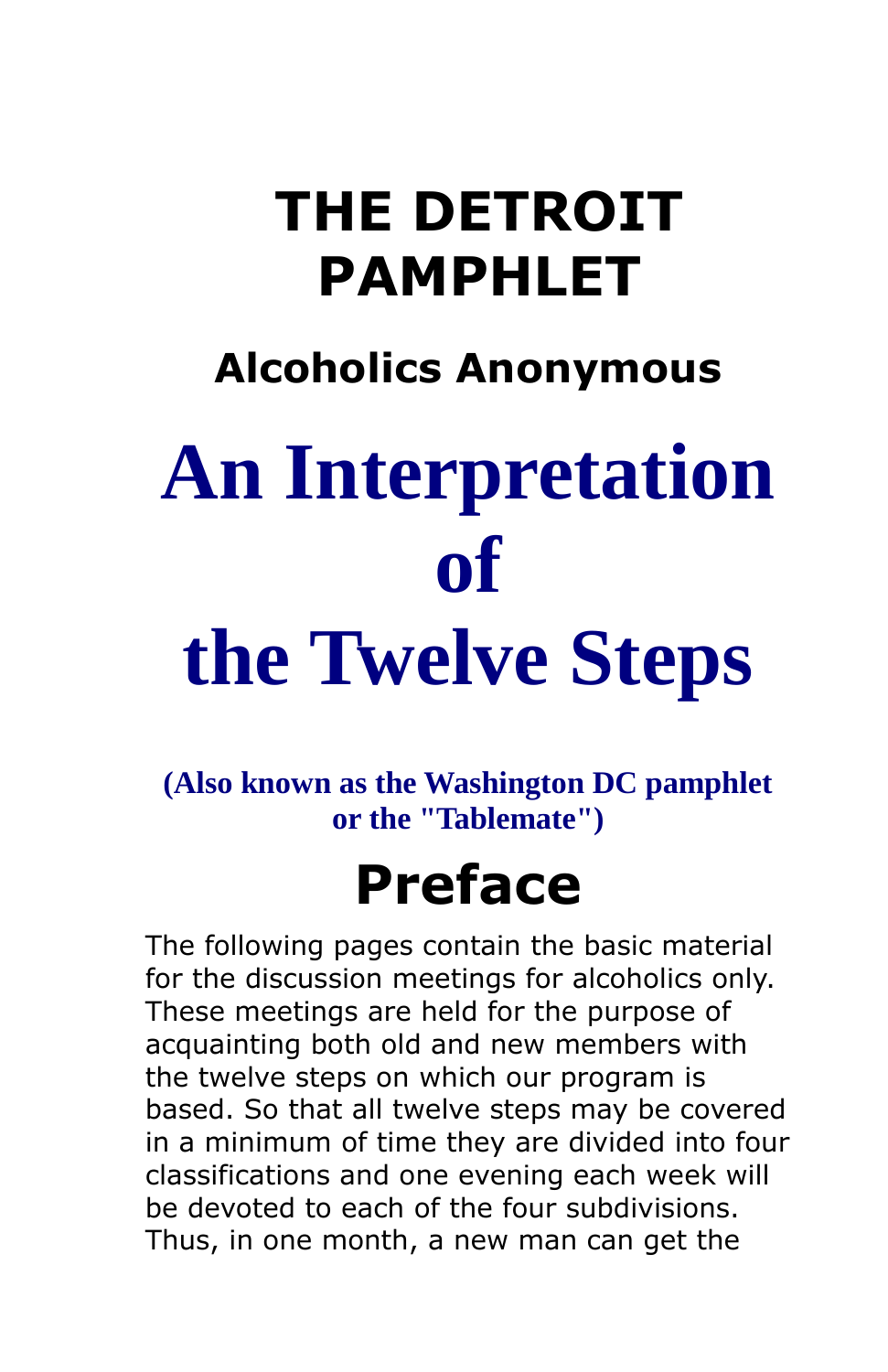basis of our twelve suggested steps.

1. We admitted we were powerless over alcohol - -that our lives had become unmanageable.

2. Came to believe that a Power greater than ourselves could restore us to sanity.

3. Made a decision to turn our will and our lives over to the care of God as we understood Him.

4. Made a searching and fearless moral inventory of ourselves.

5. Admitted to God, to ourselves, and to another human being the exact nature of our wrongs.

6. Were entirely ready to have God remove all these defects of character.

7. Humbly asked Him to remove our shortcomings.

8. Made a list of all persons we had harmed, and became willing to make amends to them all.

9. Made direct amends to such people wherever possible, except when to do so would injure them or others.

10. Continued to take personal inventory and when we were wrong promptly admitted it.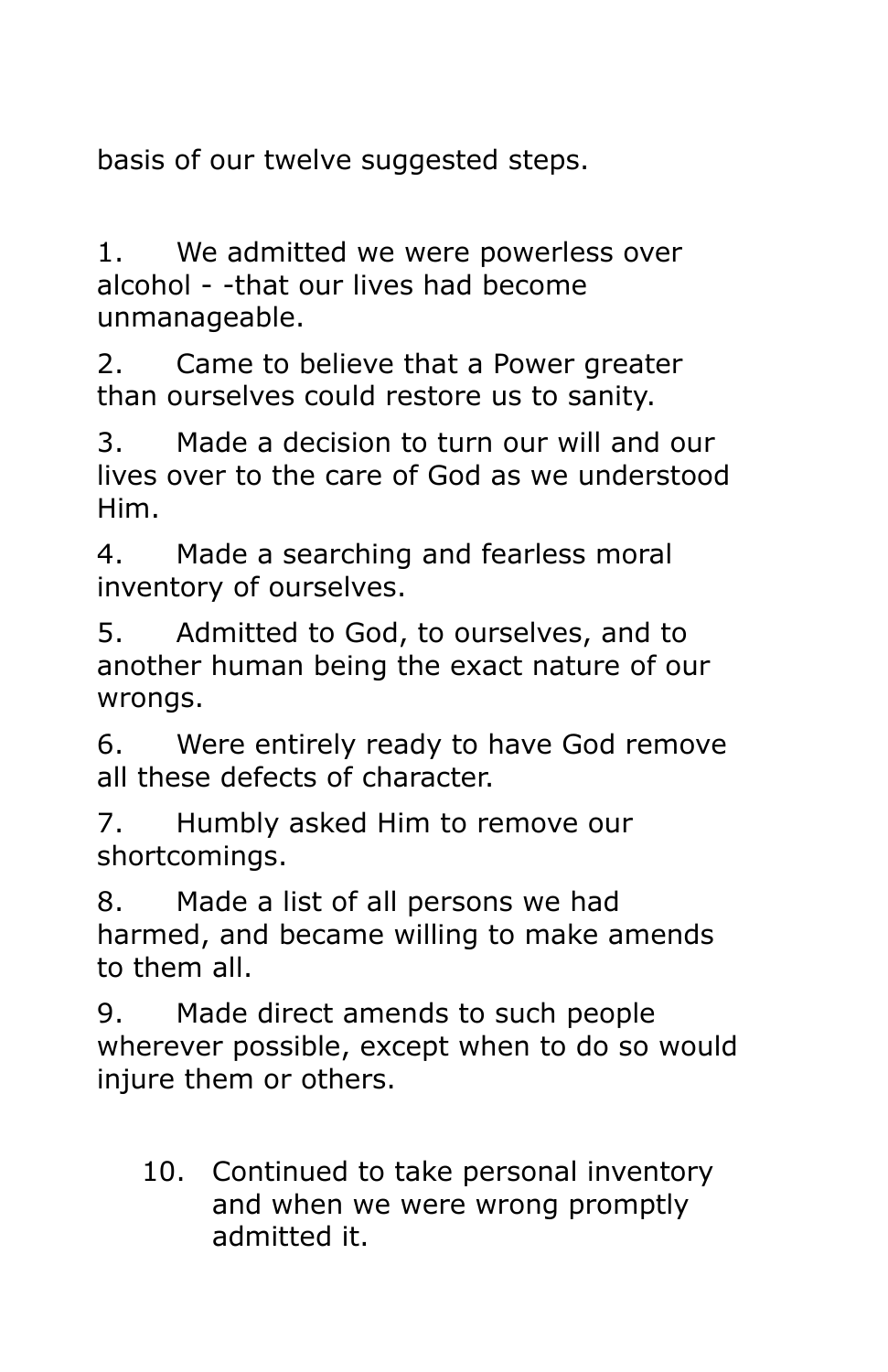- 11. Sought through prayer and meditation to improve our conscious contact with God as we understood Him, praying only for knowledge of His will for us and the power to carry that out.
- 12. Having had a spiritual awakening as the result of these steps, we tried to carry this message to alcoholics, and to practice these principles in all our affairs.

#### **These steps are divided as follows:**

| Discussion No. 1 The Admission                    | S |
|---------------------------------------------------|---|
| Discussion No. 2 The Spiritual Phase              | S |
| Discussion No. 3 The Inventory and Restitution St |   |
| Discussion No. 4 The Active Work                  | w |
|                                                   |   |

## **DISCUSSION No. 1**

### **THE ADMISSION**

The material contained herein is merely an outline of the admission phase of the program and is not intended to replace or supplant:

a. The careful reading and re-reading of the Big Book.

b. Regular attendance at weekly group meetings.

c. Study of the program.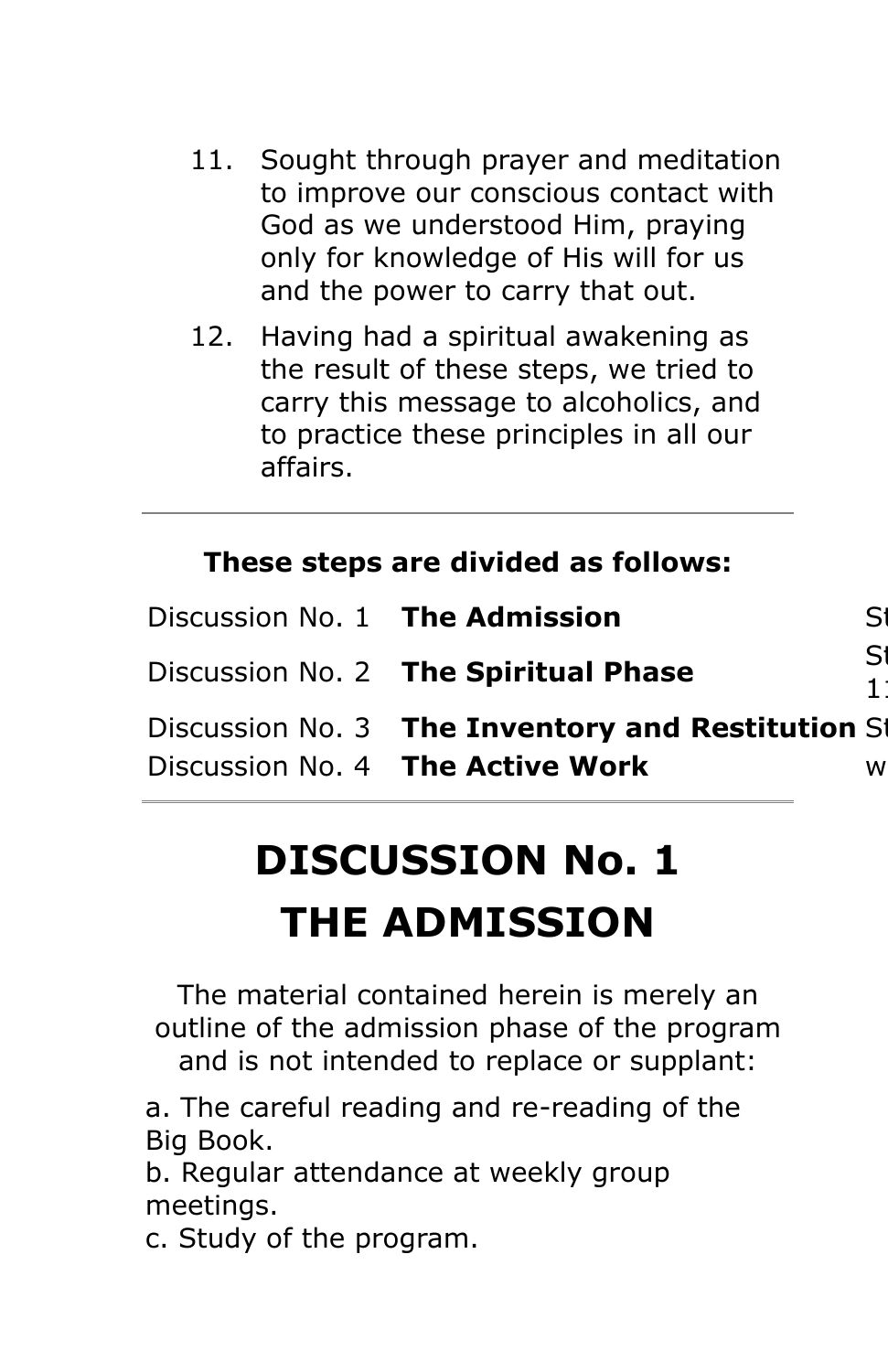d. Daily practice of the program.

e. Reading of approved printed material on alcoholism.

f. Informal discussion with other members.

### **This meeting covers:**

**Step No. 1.** We admitted we were powerless over alcohol - - that our lives had become unmanageable.

This instruction is not a short-cut to A.A. It is an introduction - - a help - - a brief course in the fundamentals.

In order to determine whether or not a person had drifted from "social drinking" into pathological drinking it is well to check over a list of test questions, which each member may ask himself and answer for himself. We must answer once and for all these three puzzling questions :

What is an alcoholic? Who is an alcoholic? Am I an alcoholic?

To get the right answer the prospective member must start this course of instruction with:

A willingness to learn. We must not have the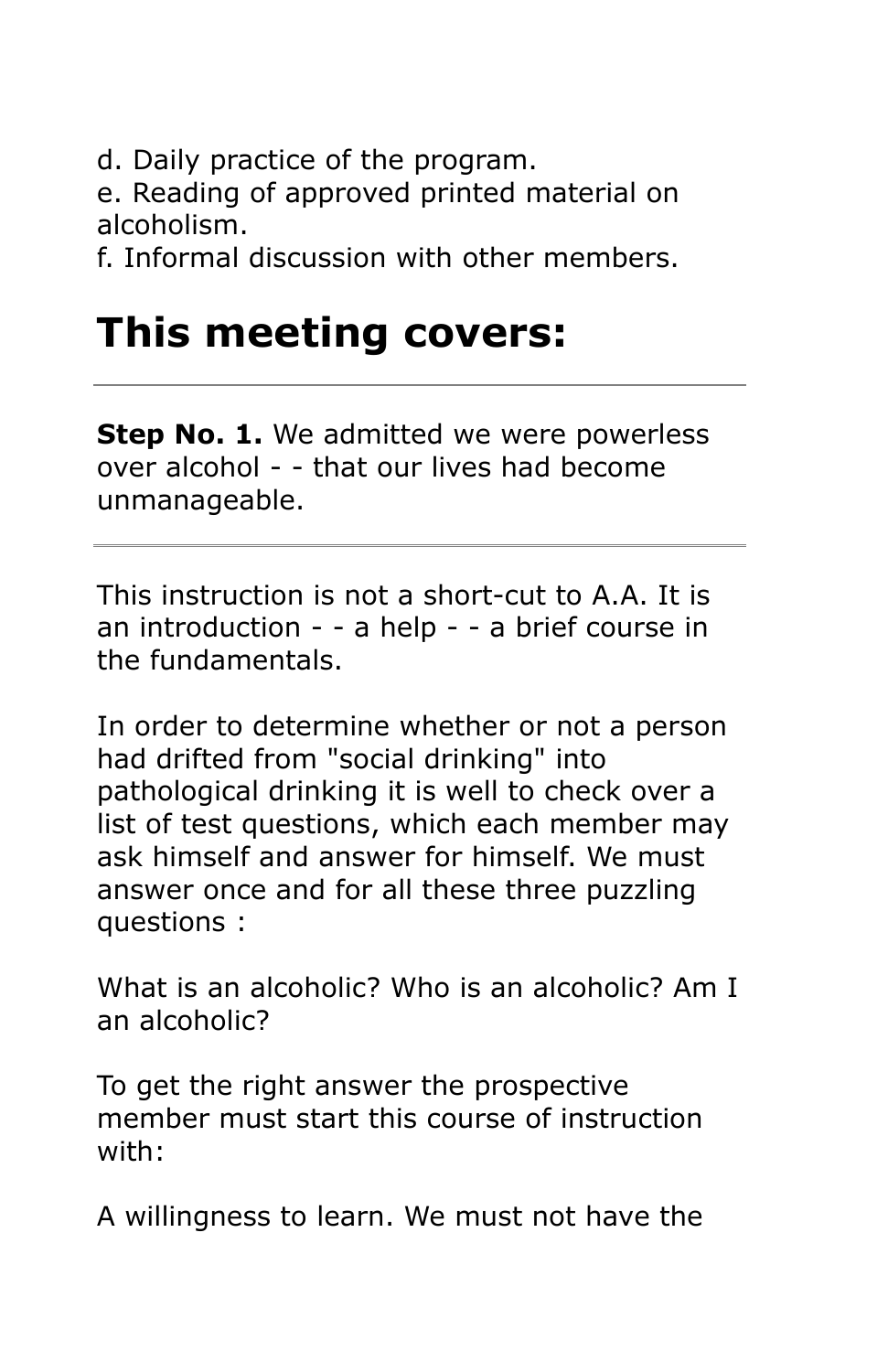attitude that "you've got to show me."

An open mind. Forget any and all notions we already have. Set our opinions aside.

Complete honesty. It is possible - - not at all probable - - that we may fool somebody else. But we must be honest with ourselves, and it is a good time to start being honest with others.

Suggested Test Questions

1. Do you require a drink the next morning?

2. Do you prefer a drink alone?

3. Do you lose time from work due to drinking?

4. Is your drinking harming your family in any way?

5. Do you crave a drink at a definite time daily?

6. Do you get the inner shakes unless you continue drinking?

7. Has drinking made you irritable?

8. Does drinking make you careless of your family's welfare?

9. Have you harmed your husband or wife since drinking?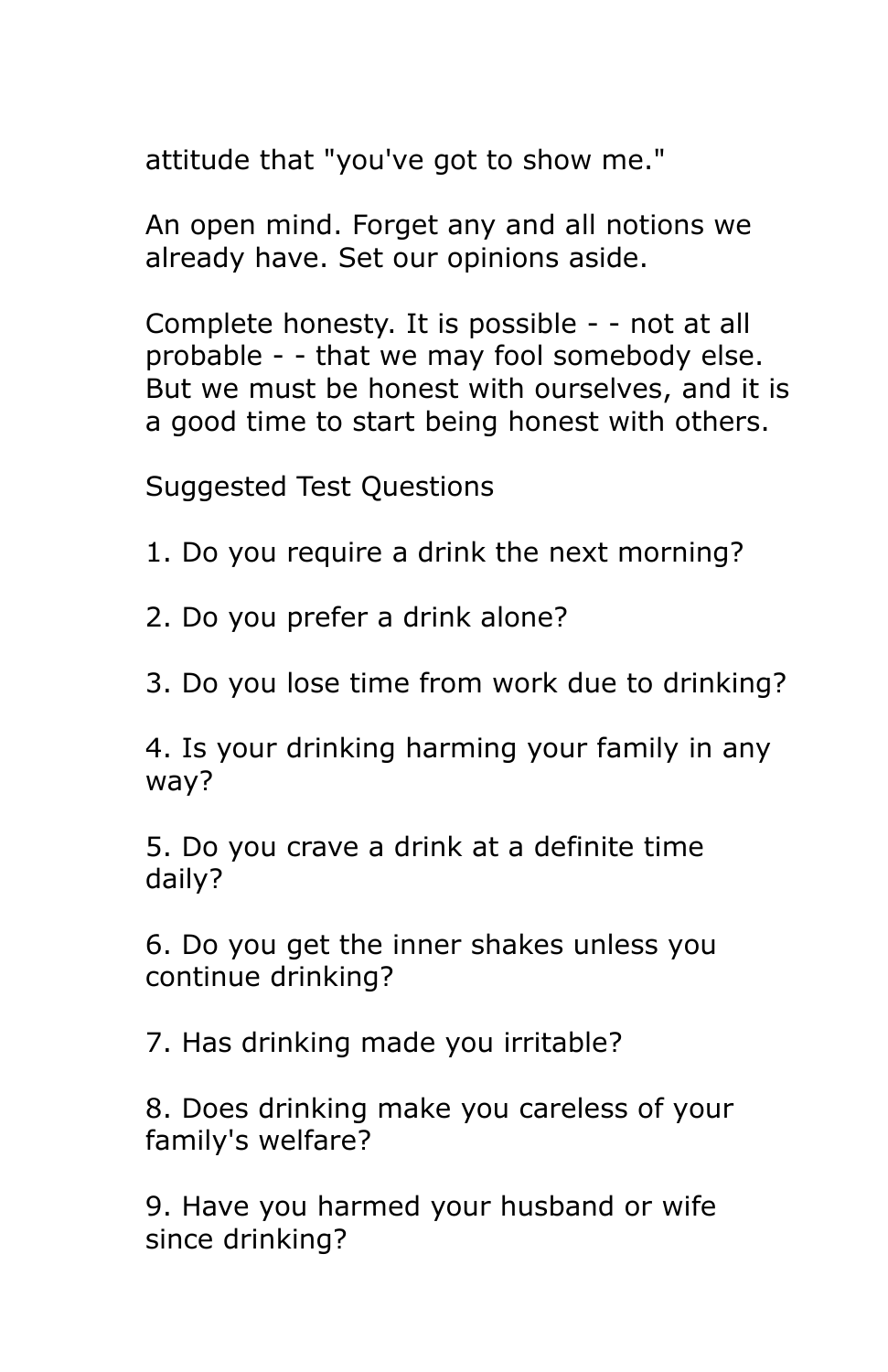10. Has drinking changed your personality?

11. Does drinking cause you bodily complaints?

12. Does drinking make you restless?

13. Does drinking cause you to have difficulty in sleeping?

14. Has drinking made you more impulsive?

15. Have you less self-control since drinking?

16. Has your initiative decreased since drinking?

17. Has your ambition decreased since drinking?

18. Do you lack perseverance in pursuing a goal since drinking?

19. Do you drink to obtain social ease? (In shy, timid, self-conscious individuals.)

20 Do you drink for self-encouragement? (In persons with feelings of inferiority.)

21 Do you drink to relieve marked feelings of inadequacy?

22. Has your sexual potency suffered since drinking?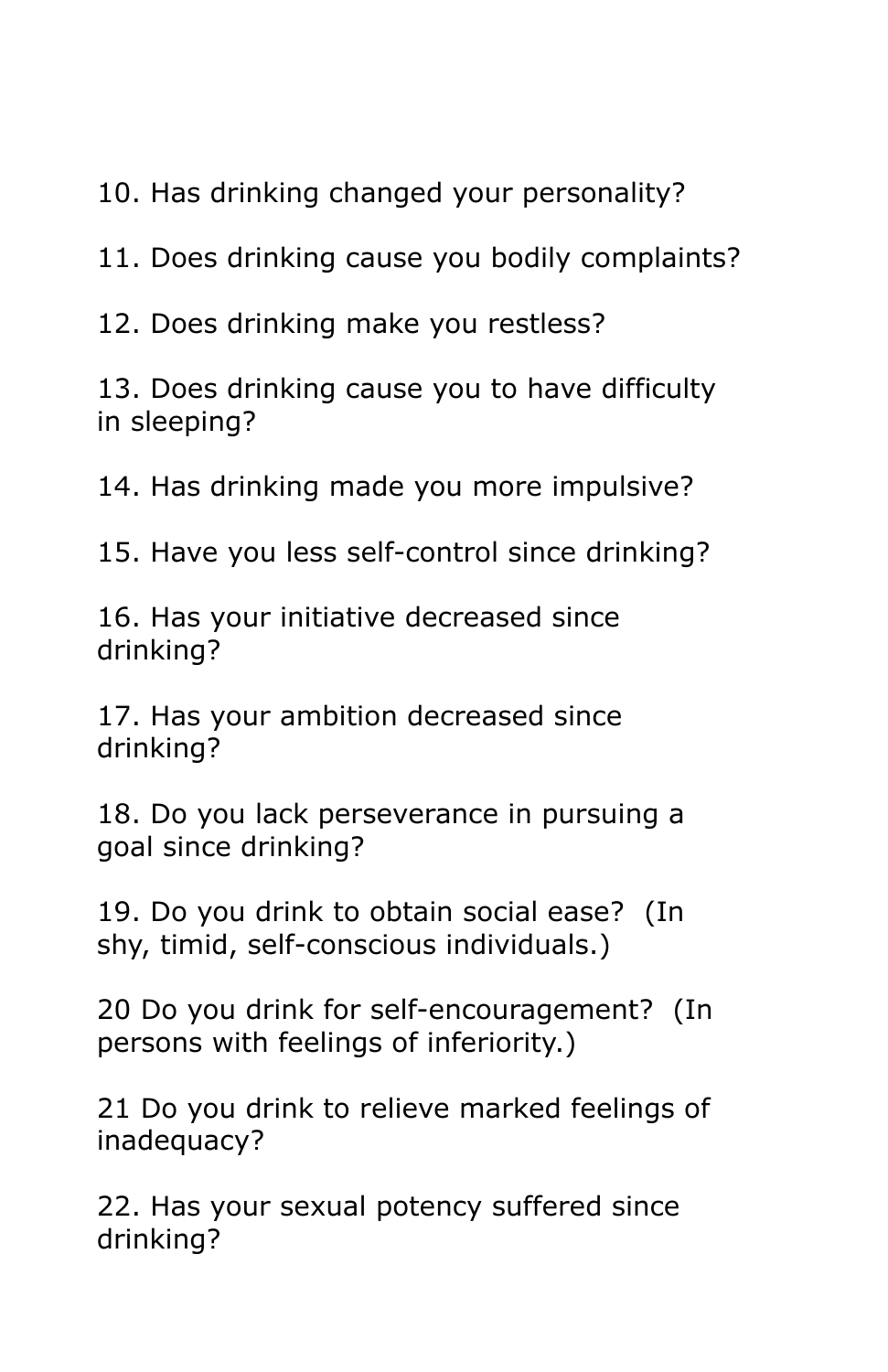23. Do you show marked dislikes and hatreds since drinking?

24. Has your jealousy, in general, increased since drinking?

25. Do you show marked moodiness as a result of drinking?

26. Has your efficiency decreased since drinking?

27. Has your drinking made you more sensitive?

28. Are you harder to get along with since drinking?

29. Do you turn to an inferior environment since drinking?

30. Is drinking endangering your health?

31. Is drinking affecting your peace of mind?

32. Is drinking making your home life unhappy?

33. Is drinking jeopardizing your business?

34. Is drinking clouding your reputation?

35. Is drinking disturbing the harmony of your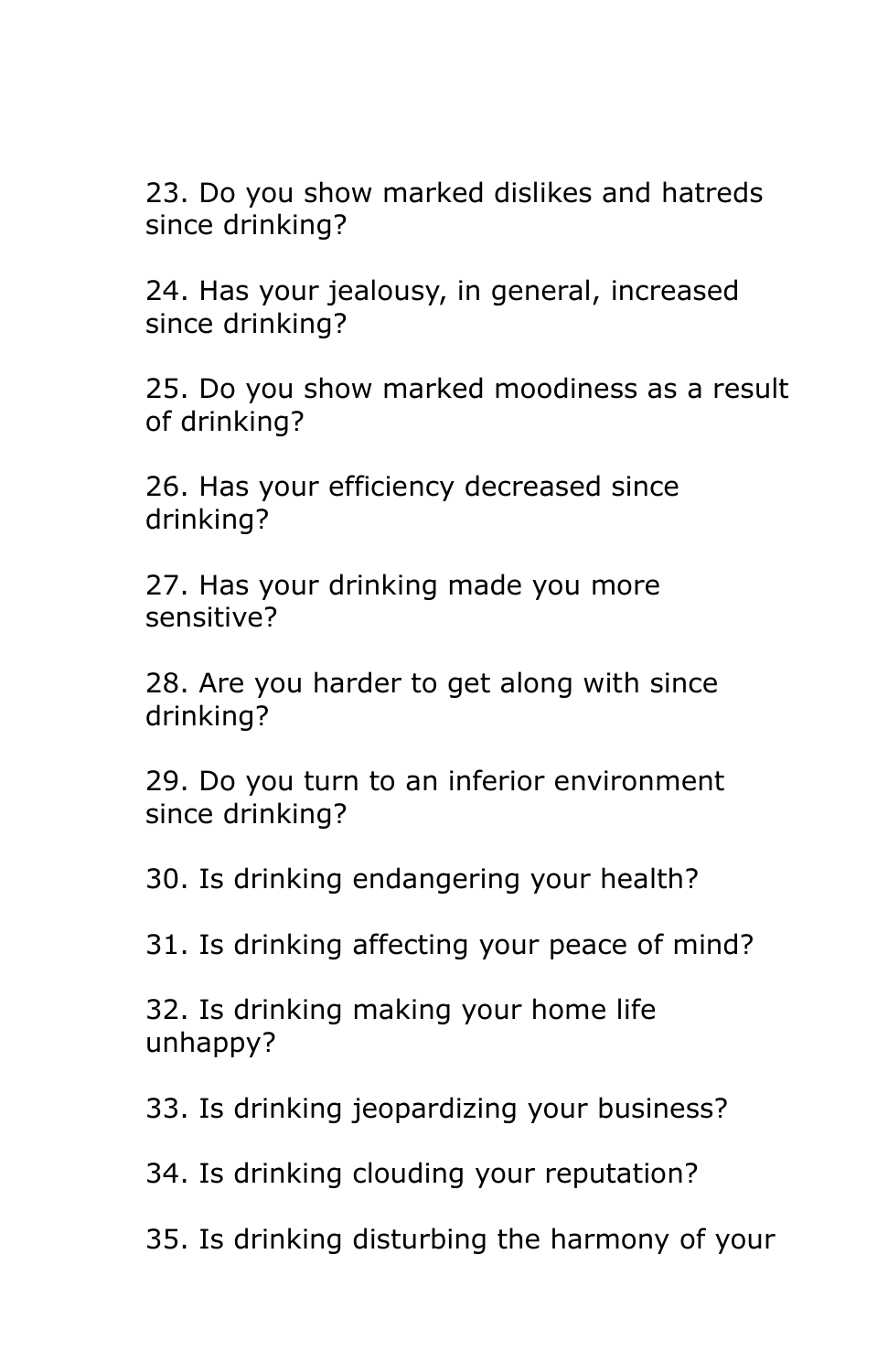If you have answered yes to any one of the Test Questions, there is a definite warning that you may be alcoholic.

If you answered yes to any two of the Test Questions, the chances are that you are an alcoholic.

If you answer yes to three or more of the Test Questions you are definitely an alcoholic.

NOTE: The Test Questions are not A.A. questions but are the guide used by Johns Hopkins University Hospital in deciding whether a patient is alcoholic or not.

In addition to the Test Questions, we in A.A. would ask even more questions. Here are a few:

36. Have you ever had a complete loss of memory while, or after, drinking?

37. Have you ever felt, when or after drinking, an inability to concentrate?

38. Have you ever felt remorse after drinking?

40. Has a physician ever treated you for drinking?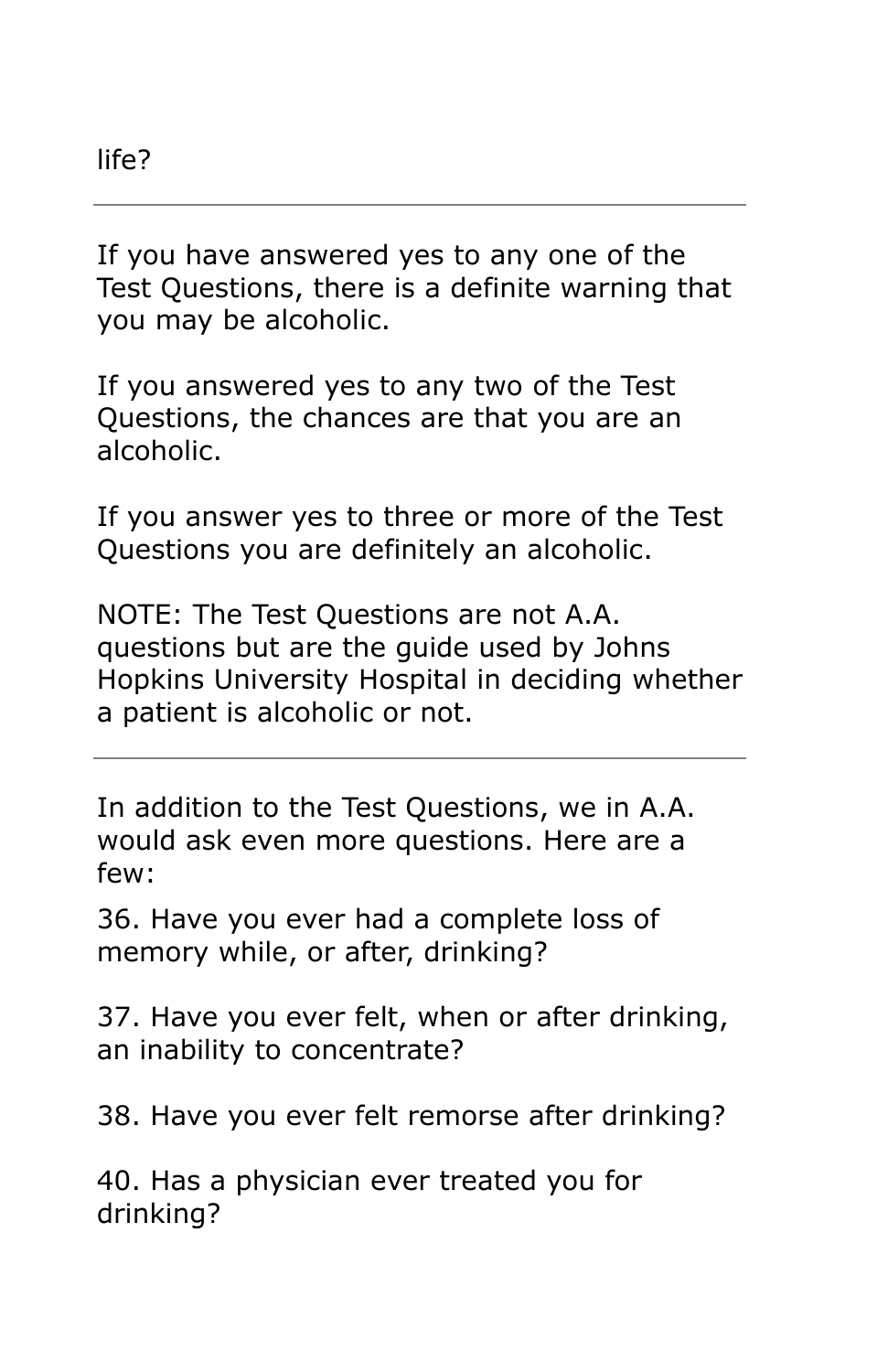41. Have you ever been hospitalized for drinking?

42. Many other questions could be asked, but the foregoing are sufficient for the purpose of this instruction.

### **Why Does An Alcoholic Drink?**

Having decided that we are alcoholics, it is well to consider what competent mental doctors consider as the reasons why an alcoholic drinks:

1. As an escape from situations of life which he cannot face.

2. As evidence of a maladjusted personality (including sexual maladjustments).

3. As a development from social drinking to pathological drinking.

4. As a symptom of a major abnormal mental state.

5. As an escape from incurable physical pain.

6. As a symptom of constitutional inferiority - -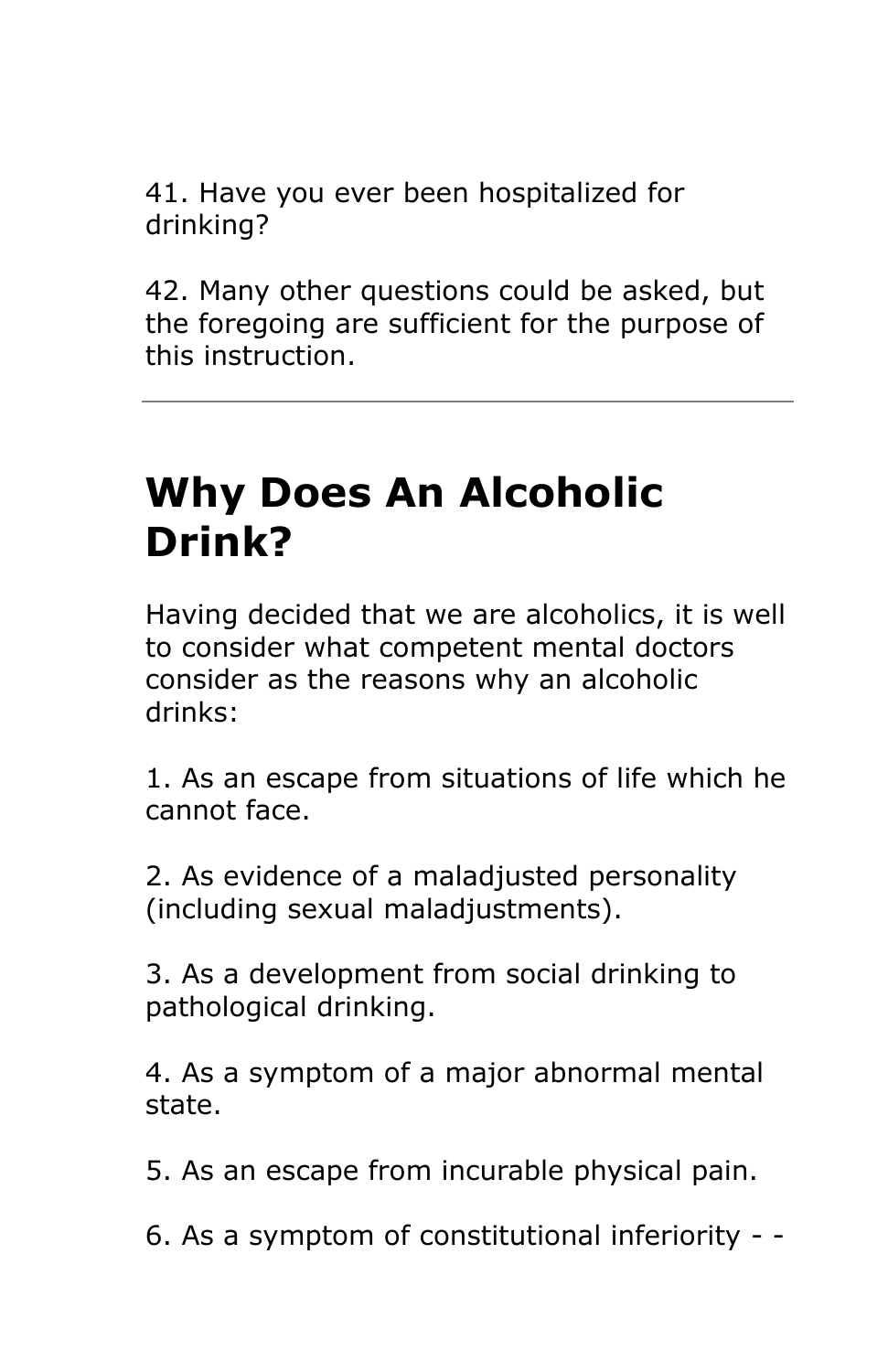a psychopathic personality.

For example, an individual who drinks because he likes alcohol, knows he cannot handle it, but does not care.

Many times one cannot determine any great and glaring mechanism as the basis of why the drinker drinks, but the revealing fact may be elicited:

That alcohol is taken to relieve a certain vague restlessness in the individual, incident to friction between his biological and emotional makeup and the ordinary strains of life.

The above reasons are general reasons. Where the individuality or personality of the alcoholic is concerned these reasons may be divided as follows:

A self-pampering tendency which manifests itself in refusal to tolerate, even temporarily, unpleasant states of mind such as boredom, sorrow, anger, disappointment, worry, depression, dissatisfaction, and feelings of inferiority and inadequacy. "I want what I want when I want it" seems to express the attitude of many alcoholics toward life.

1. An instinctive urge for self-expression, unaccompanied by determination to translate the urge into creative action.

2. An abnormal craving for emotional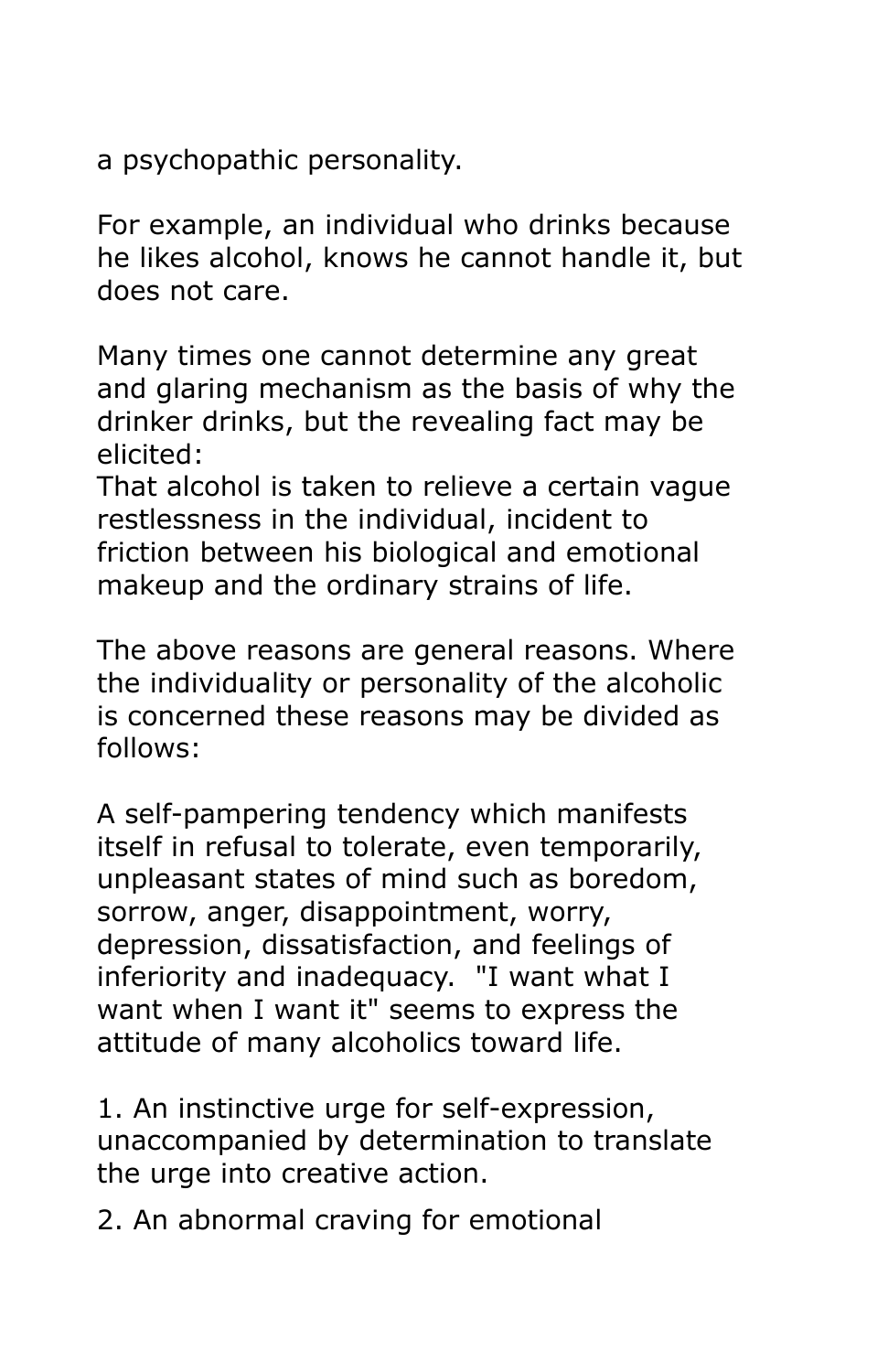experience which calls for removal of intellectual restraint.

3. Powerful hidden ambitions, without the necessary resolve to take practical steps to attain them, and with resultant discontent, irritability, depression, disgruntledness, and general restlessness.

4. A tendency to flinch from the worries of life and to seek escape from reality by the easiest means available.

5. An unreasonable demand for continuous happiness or excitement.

6. An insistent craving for the feeling of selfconfidence, calm, and poise that some obtain temporarily from alcohol.

#### **We Admit**

If after carefully considering the foregoing, we admit we are alcoholics, we must realize that, once a person becomes a pathological drinker, he can never again become a controlled drinker, and from that point on, is limited to just two alternatives:

Total permanent abstinence.

Chronic alcoholism with all of the handicaps and penalties it implies.

In other words, we have gone past the point where we had a choice. All we have left is a decision to make.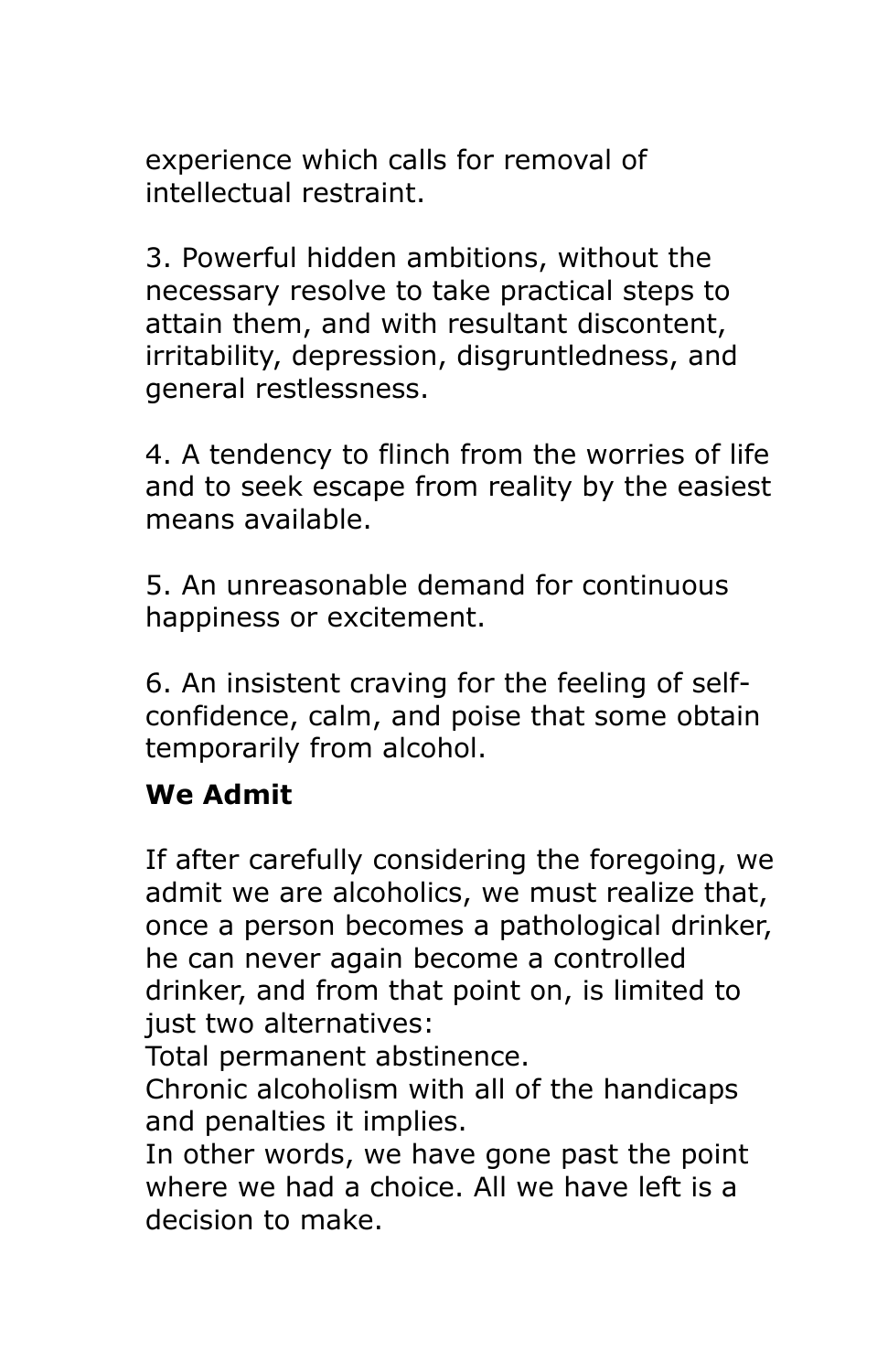#### **We Resolve to Do Something About It**

We must change our way of thinking. (This is such an important matter that it will have to be discussed more fully in a later discussion). We must realize that each morning when we wake, we are potential drunkards for that day. We resolve that we will practice A.A. for the 24 hours of that day.

We must study the other eleven steps of the program and practice each and every one.

Attend the regular group meeting each week without fail.

Firmly believe that by practicing A.A. faithfully each day, we will achieve sobriety.

Believe that we can be free from alcohol as a problem.

Contact another member before taking a drink, not after. Tell him what bothers you - - talk it over with him freely.

Work the program for ourselves alone - - not for our wife, children, friends, or for our job. Be absolutely honest and sincere.

Be fully openminded - - no mental reservations.

Be fully willing to work the program. Nothing good in life comes without work.

Conclusion

Alcoholics are suffering from a threefold disease, not only a physical illness.

Fortunately, we in A.A. have learned how it may be controlled. (This will be shown in the next eleven steps of the program.)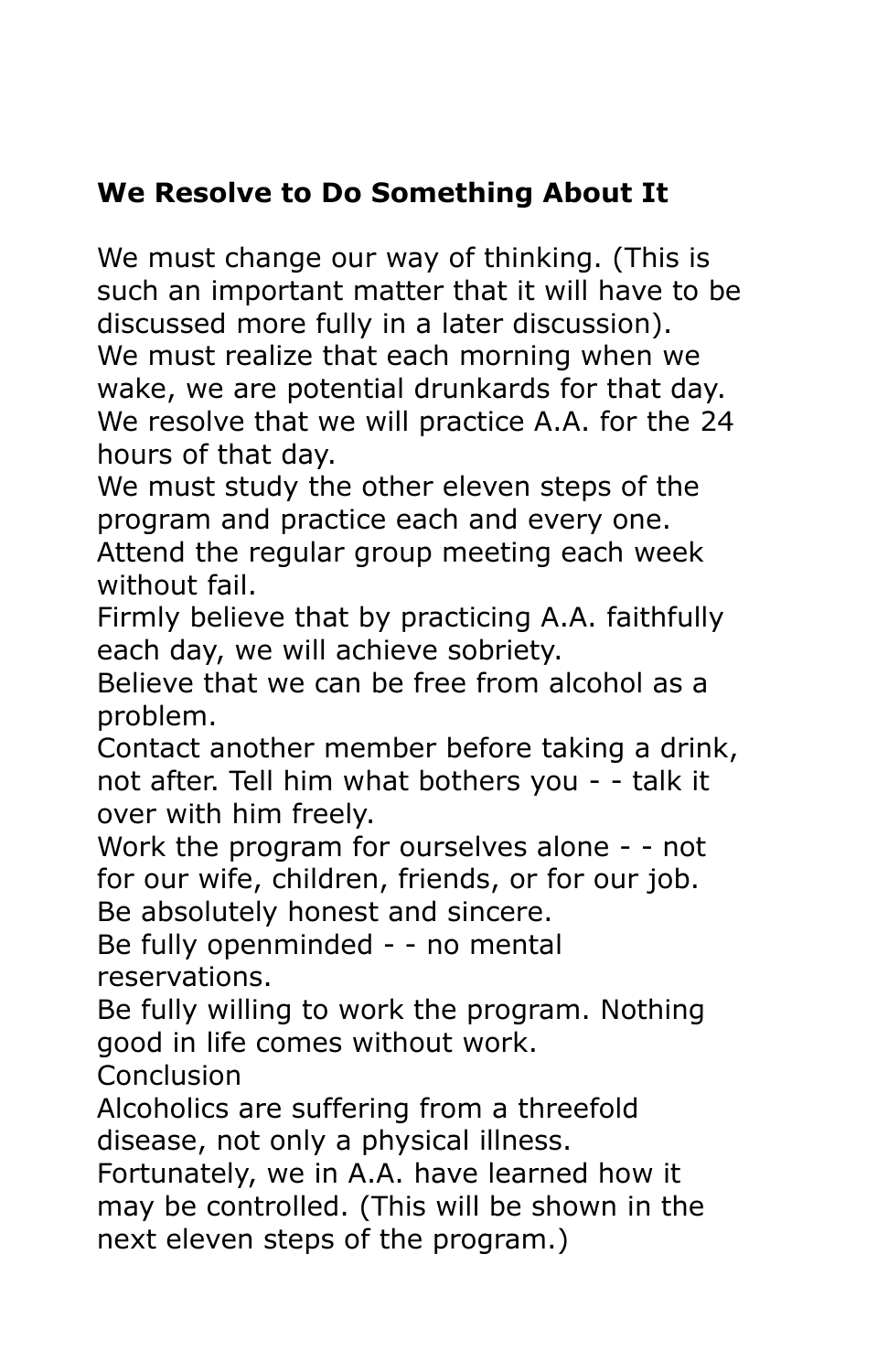We can also learn to be free from alcohol as a problem.

We can achieve a full and happy life without recourse to alcohol.

#### **ASK QUESTIONS**

No question pertaining to drinking, or stopping drinking, is silly or irelevant. The matter is too serious. Any questions we ask may help someone else. This is not a shortcut to A.A., it is an introduction, a help, a brief course in fundamentals. In A.A. we learn by question and answer; we learn by exchanging our thought and our experience with each other. Any question you ask may help someone else. To cover as many questions as possible in the short time available, all answers must be limited to three minutes.

I know that if this program works for me and I am able to maintain a sober, peaceful life, it will not be through any strength of mine, but rather, the Man Upstairs has reached down and given me a helping hand. Strange as it may seem - - it works.

[Return to top](http://westbalto.a-1associates.com/INFO%20LIST/DetroitPamphmet.htm#THE_DETROIT_PAMPHLET)

### **DISCUSSION No. 2 THE SPIRITUAL PHASE**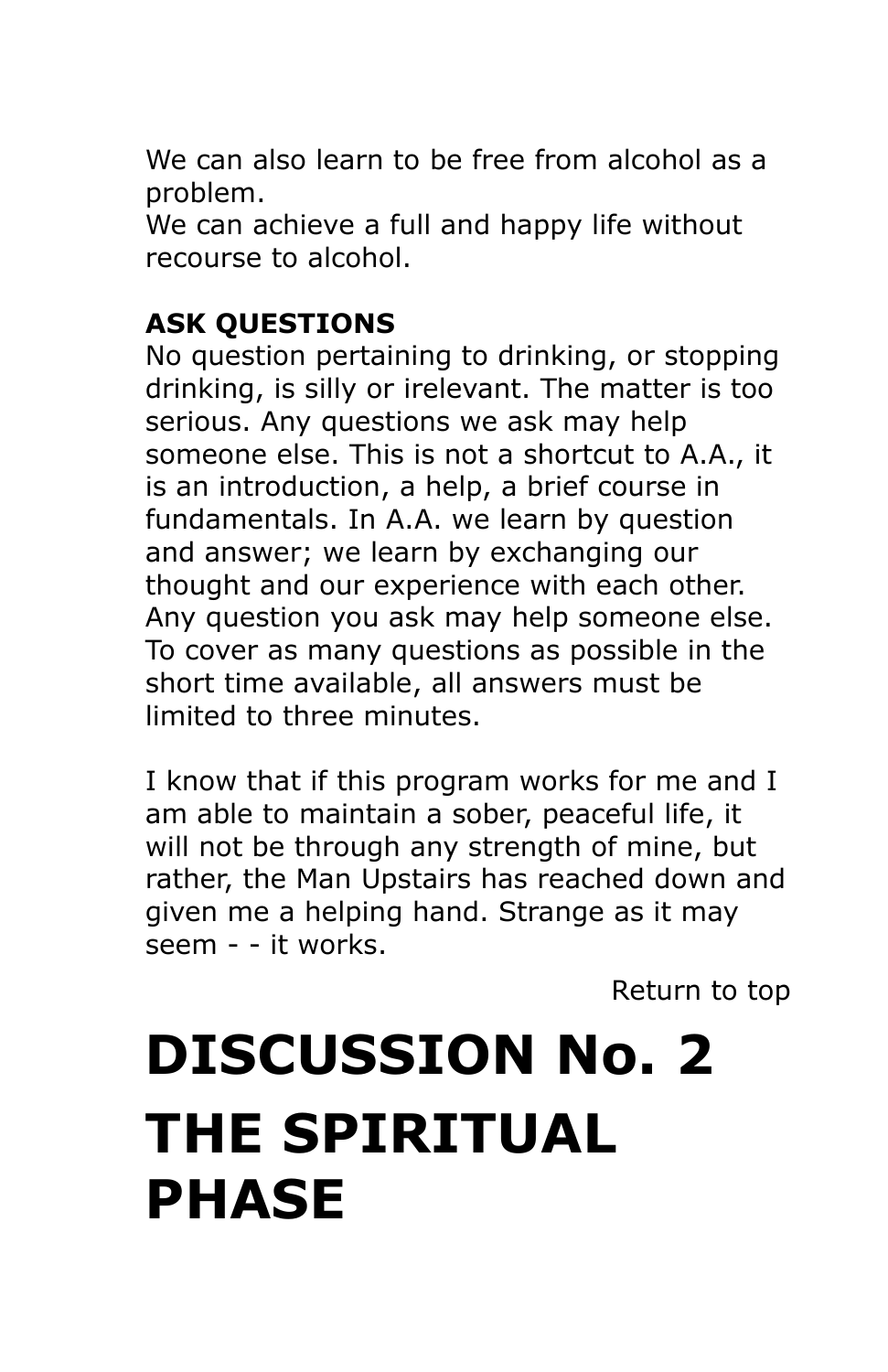The material contained herein is merely an outline of the spiritual phase of the program and is not intended to replace or supplant:

a. The careful reading and re-reading of the Big Book.

b. Regular attendance at weekly group meetings.

c. Study of the program.

d. Daily practice of the program.

e. Reading of approved printed material on alcoholism.

f. Informal discussion with other members.

This instruction is not a short-cut to A.A. It is an introduction - - a help - - a brief course in fundamentals.

**This meeting covers Steps 2, 3, 5, 6, 7, and 11**. We will take them in order.

**Step No. 2.** Came to believe that a Power greater than ourselves could restore us to sanity.

Our drinking experience has shown:

That as we strayed away from the normal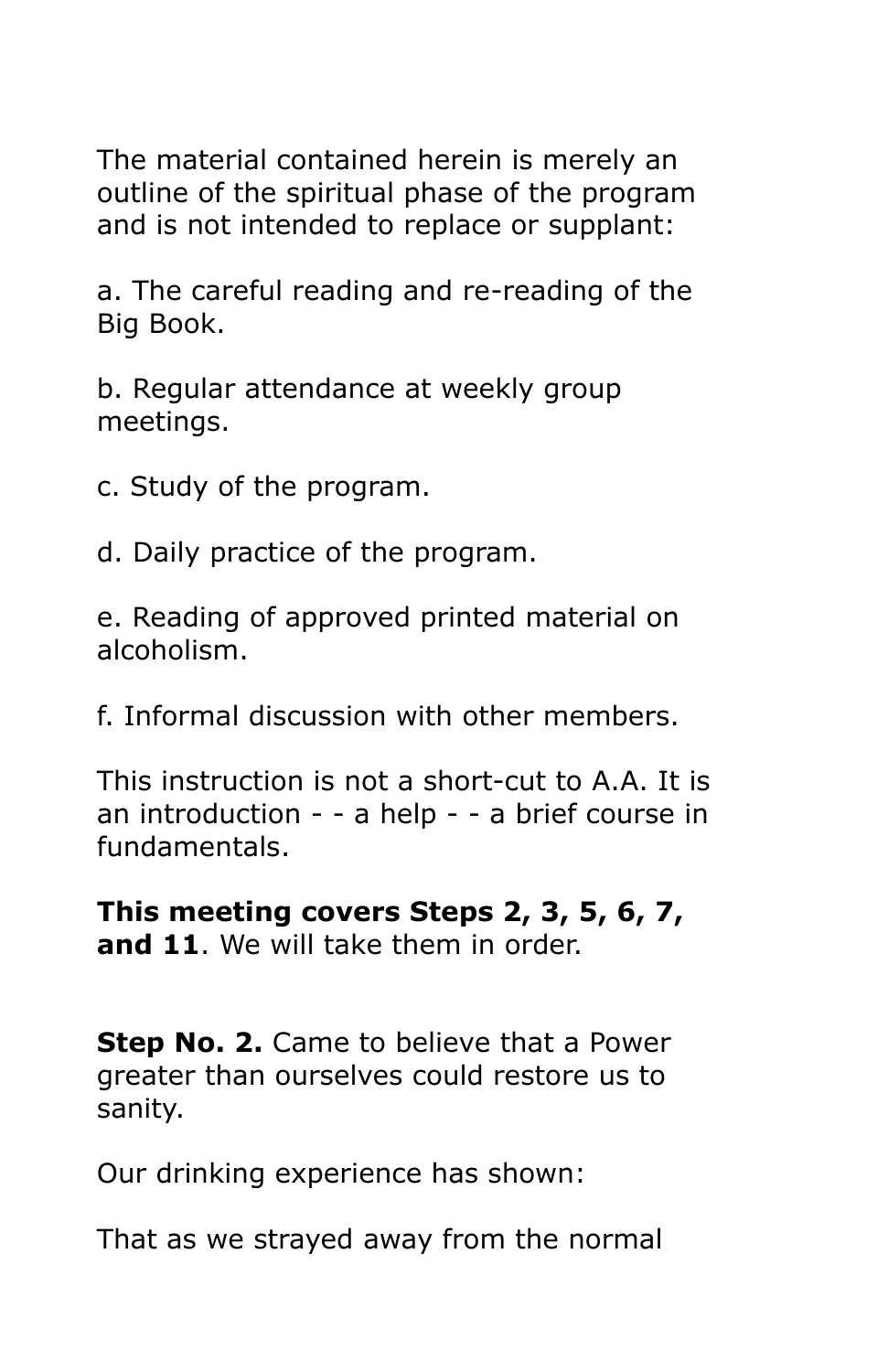social side of life, our minds became confused and we strayed away from the normal mental side of life.

An abnormal mental condition is certainly not sanity in the accepted sense of the word. We have acquired or developed a mental disease. Our study of A.A. shows that:

In the mental or tangible side of life we have lost touch with, or ignored, or have forgotten the spiritual values that give us the dignity of man as differentiated from the animal. We have fallen back upon the material things of life and these have failed us. We have been groping in the dark.

No human agency, no science or art has been able to solve the alcoholic problem, so we turn to the spiritual for guidance.

Therefore we "came to believe that a Power greater than ourselves could restore us to sanity." We must believe with a great FAITH.

**Step No. 3.** Made a decision to turn our will and our lives over to the care of God as we understood Him.

In the first step we learned that we had lost the power of choice and had to make a decision. What decision could we make better than to

turn our very will over to God, realizing that our own use of our own will had resulted in trouble. As in the Lord's Prayer, you must believe and practice thy will be done.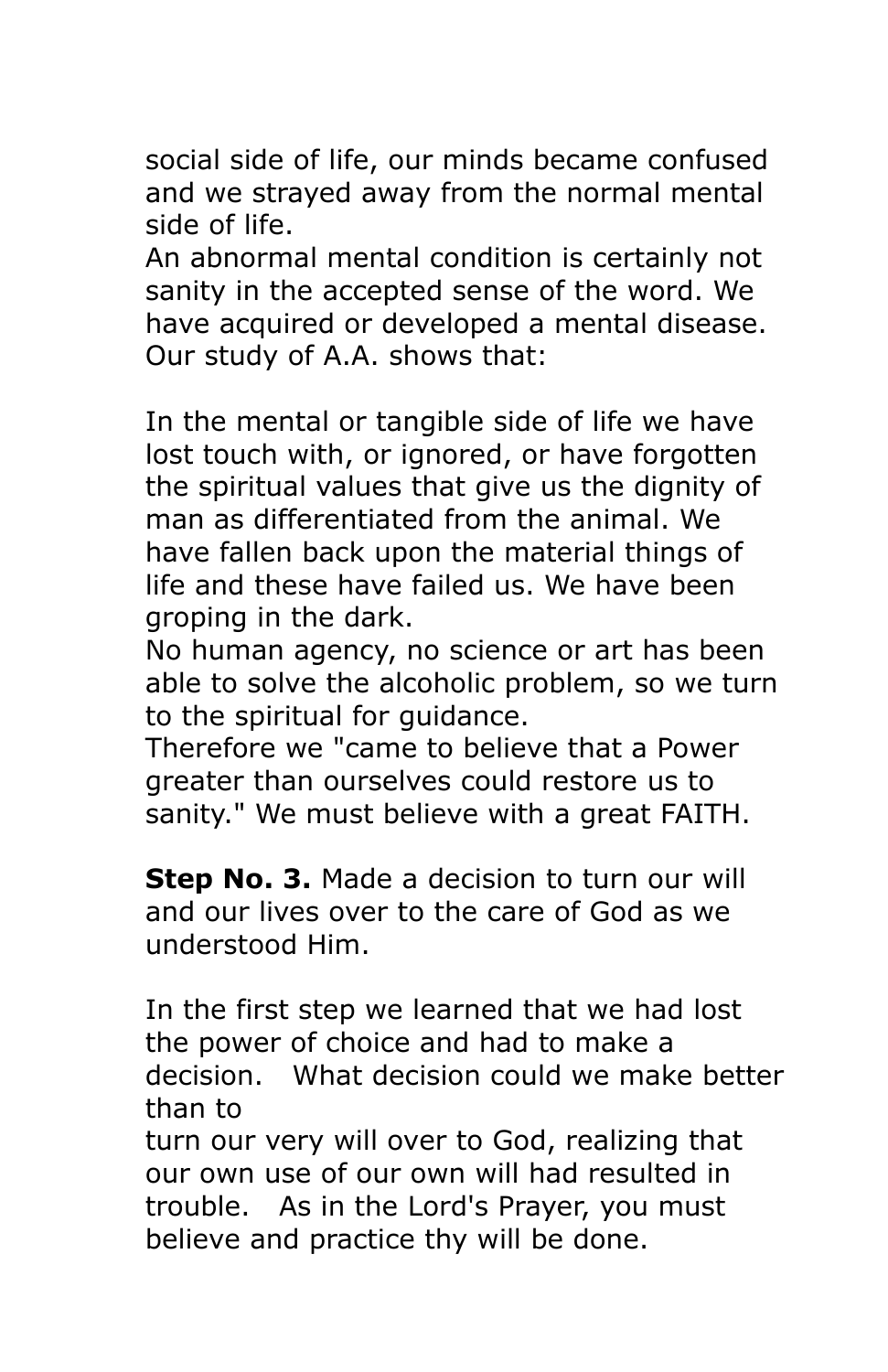God as we understand Him. Religion is a word we do not use in A.A. We refer to a member's relation to God as the spiritual. A religion is a form of worship - - not the worship itself.

If a man cannot believe in God he can certainly believe in something greater than himself. If he cannot believe in a power greater than himself he is a rather hopeless egotist.

**Step No. 5.** Admitted to God, to ourselves, and to another human being the exact nature of our wrongs.

There is nothing new in this step. There are many sound reasons for "talking over our troubles out loud with others." The Catholic already has this medium readily available to him in the confessional. But - - the Catholic is at a disadvantage if he thinks his familiarity with confession permits him to think his part of A.A. is thereby automatically taken care of. He must, in confession, seriously consider his problems in relation to his alcoholic thinking.

The non-Catholic has the way open to work this step by going to his minister, his doctor, or his friend.

Under this step it is not even necessary to go to a priest or minister. Any understanding human being, friend or stranger, will serve the purpose.

The purpose and intent of this step is so plain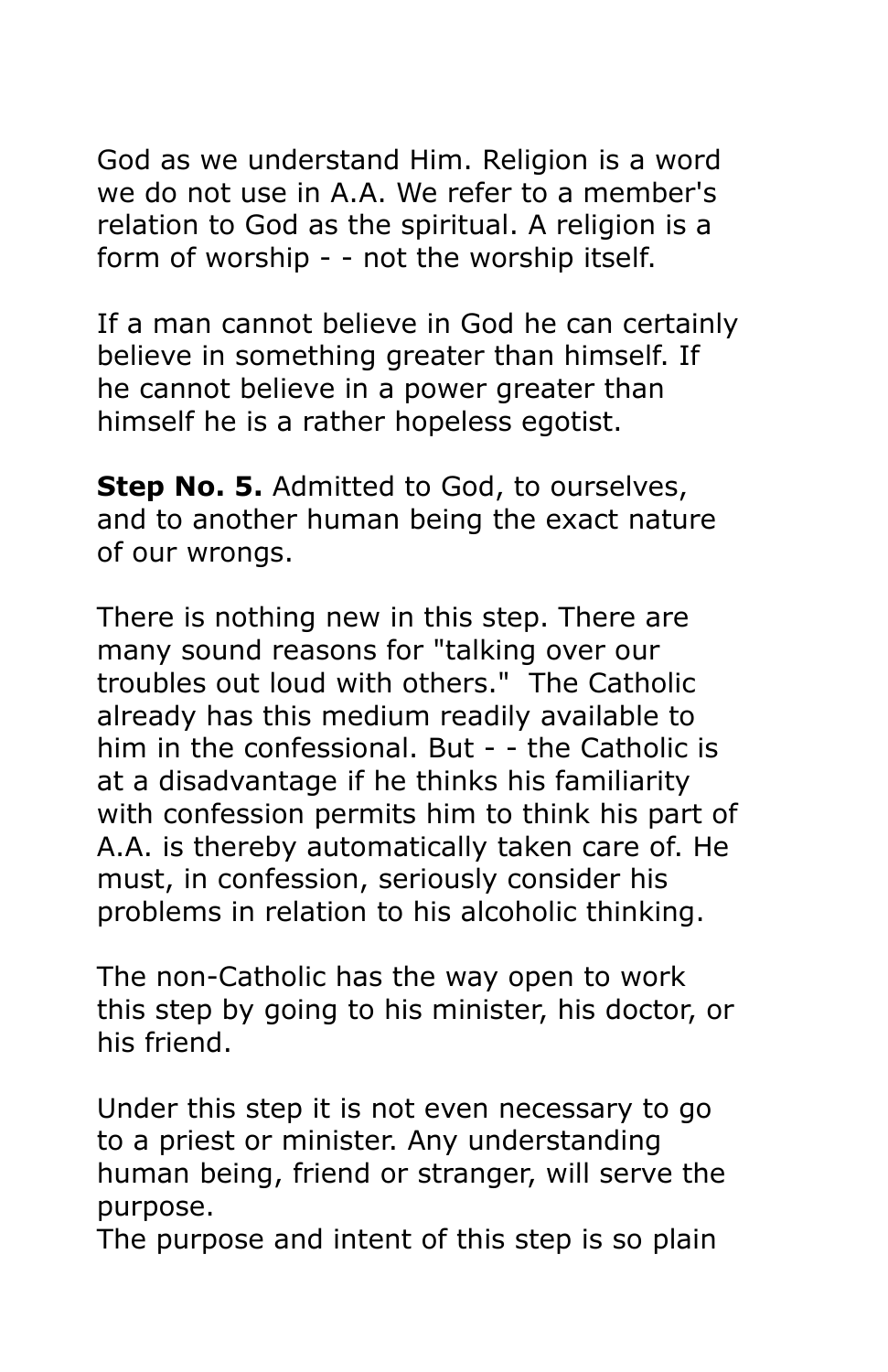and definite that it needs little explanation. The point is that we must do exactly what the fifth step says, sooner or later. We must not be in rush to get this step off our chest. Consider it carefully and calmly. Then get about it and do it.

"Wrongs" do not necessarily mean crime. It can well be wrong thinking - - selfishness - false pride - - egotism - - or any one of a hundred such negative faults.

**Step No. 6.** Were entirely ready to have God remove all these defects of character.

After admitting our wrong thinking and wrong actions in step five we now do something more than "admit" or "confess."

We now become ready and willing to have God remove the defects in our character. Remember it is our character we are working on. Not the other fellow's. Here is a good place to drop the critical attitude toward others - the superior attitude toward others.

We must clean our mind of wrong thinking - petty jealousy - - envy - - self pity - - remorse, etc.

Here is the place to drop resentments, one of the biggest hurdles the alcoholic had to get over.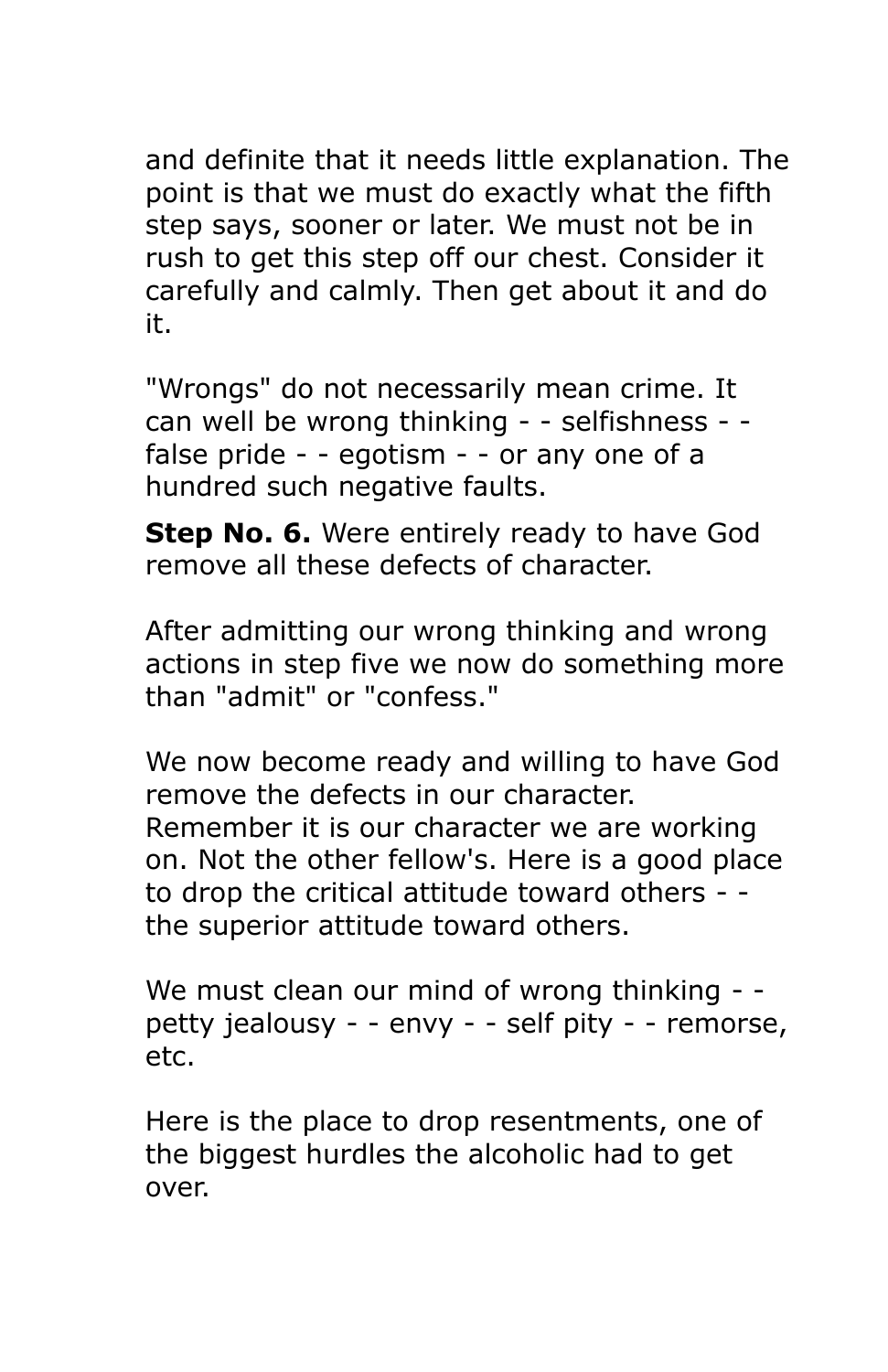What concerns us here is that we drop all thoughts of resentment: anger, hatred, revenge.

We turn our will over to God and let his will direct us how to patiently remove, one by one, all defects in our character.

**Step No. 7.** Humbly asked Him to remove our shortcomings.

The meaning of this step is clear: prayer, humility.

Prayer No man can tell another how to pray. Each one has, or works out for himself, his own method.

If we cannot pray, we just talk to God and tell him our troubles. Meditate (think clearly and cleanly) and ask God to direct our thoughts.

Christ said, "ask and ye shall receive." What method is simpler? - - merely ask. If you cannot pray, ask God to teach you to pray.

Humility This simply is the virtue of being ourselves and realizing how small we are in a big world full of its own trouble.

Drop all pretense. We must not be Mr. Big Shot - - bragging, boasting.

Shed false pride. Tell the simple, plain,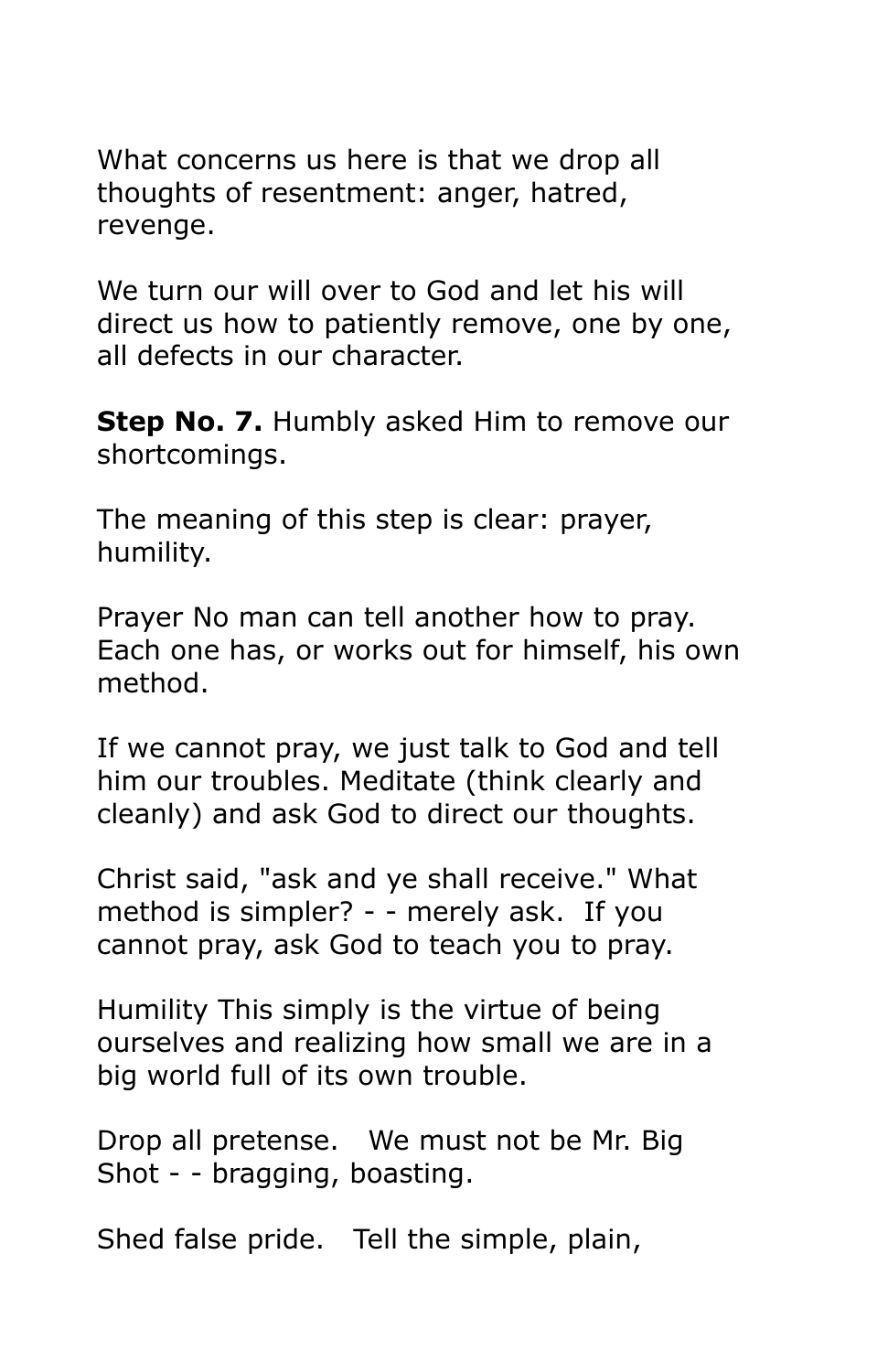unvarnished truth.

Act, walk, and talk simply. See the little bit of good that exists in an evil man; forget the little bit of evil that exists in a good man.

We must not look down on the very lowest of God's creations or man's mistakes. Think clearly, honestly, fairly, generously.

The shortcomings we ask God to remove are the very defects in character that make us drink - - the same defects we drink to hide or get away from.

**Step No. 11.** Sought through prayer and meditation to improve our conscious contact with GOD as we understood Him, praying only for knowledge of His will for us and the power to carry that out.

We pray each night - - every night - - a prayer of thanks.

We pray each morning - - every morning - - for help and guidance.

When we are lonely, confused, uncertain - - we pray.

Most of us find it well to - -

1. Choose, for each day, a "quiet time" to meditate on the program, on our progress in it.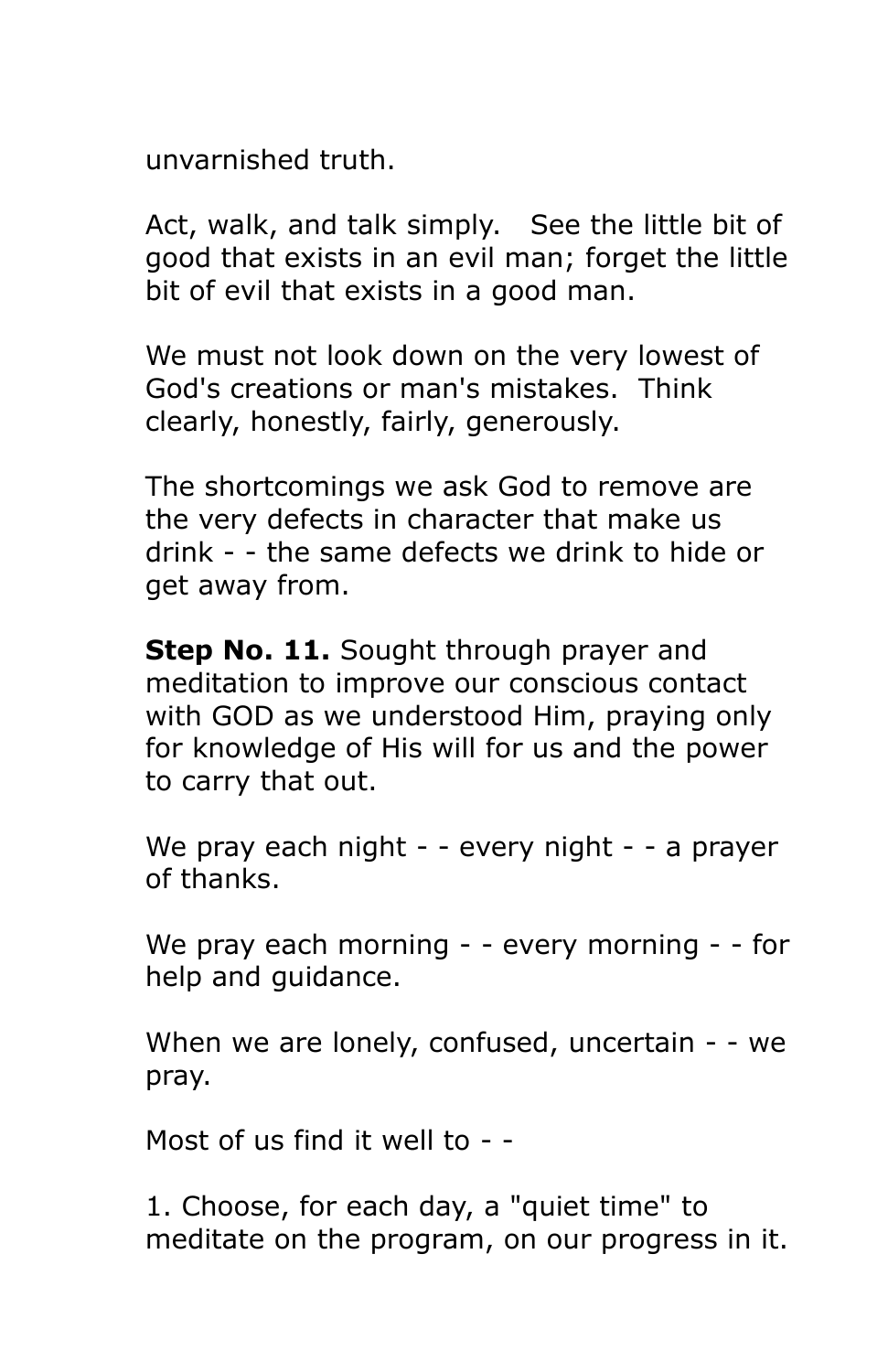2. Keep conscious contact with God and pray to make that contact closer.

3. Pray that our will be laid aside and that God's will direct us.

4. Pray for calmness - - quiet - - relaxation - rest.

5. Pray for strength and courage to enable us to do today's work today.

6. Pray for forgiveness for yesterday's errors.

7.0Ask for hope for better things tomorrow.

8. Pray for what we feel we need. We will not get what we want - - we will get what we need, what is good for us.

Conclusion - We find that no one need have difficulty with the spiritual side of the program. Willingness, Honesty, and Open-Mindedness are the essentials of recovery. But these are indispensable.

#### ASK QUESTIONS

No question pertaining to drinking, or stopping drinking, is silly or irrelevant. The matter is too serious. In A.A. we learn by question and answer. We learn by exchanging our thoughts and our experience with each other. Any question you ask may help someone else. To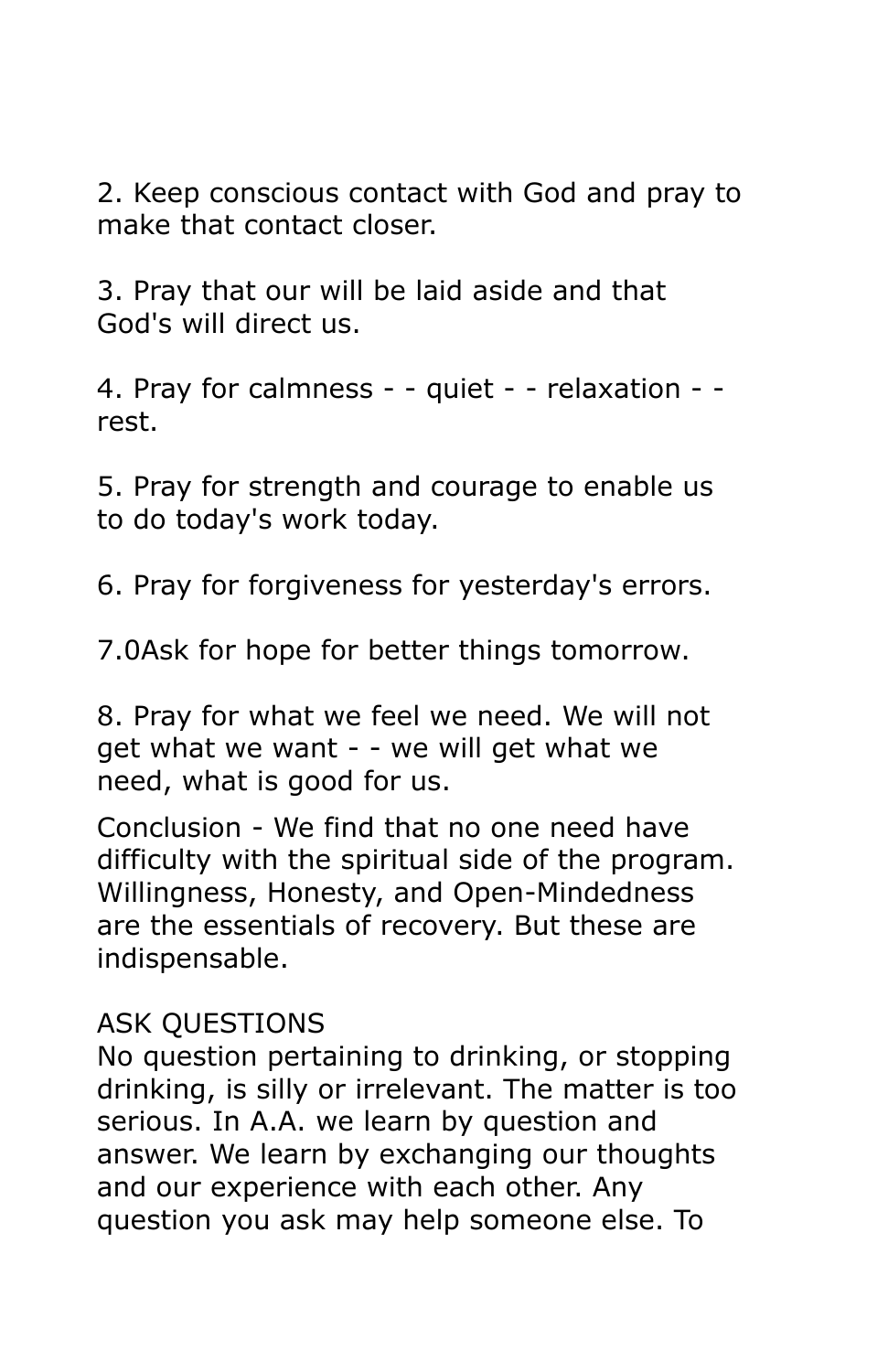cover as many questions as possible in the short time available, all answers must be limited to three minutes.

God grant me the serenity to accept the things I cannot change, courage to change the things I can, and wisdom to know the difference.

[Return to top](http://westbalto.a-1associates.com/INFO%20LIST/DetroitPamphmet.htm#THE_DETROIT_PAMPHLET)

### **DISCUSSION No. 3**

### **INVENTORY and RESTITUTION**

The material contained herein is merely an outline of the inventory and restitution steps and is not intended to replace or supplant:

a. The careful reading and re-reading of the Big Book.

b. Regular attendance at weekly group meetings.

- c. Study of the program.
- d. Daily practice of the program.
- e. Reading of approved printed matter on alcoholism.

f. Informal discussion with other members.

This instruction is not a short-cut to A.A. It is an introduction - - a help - - a brief course in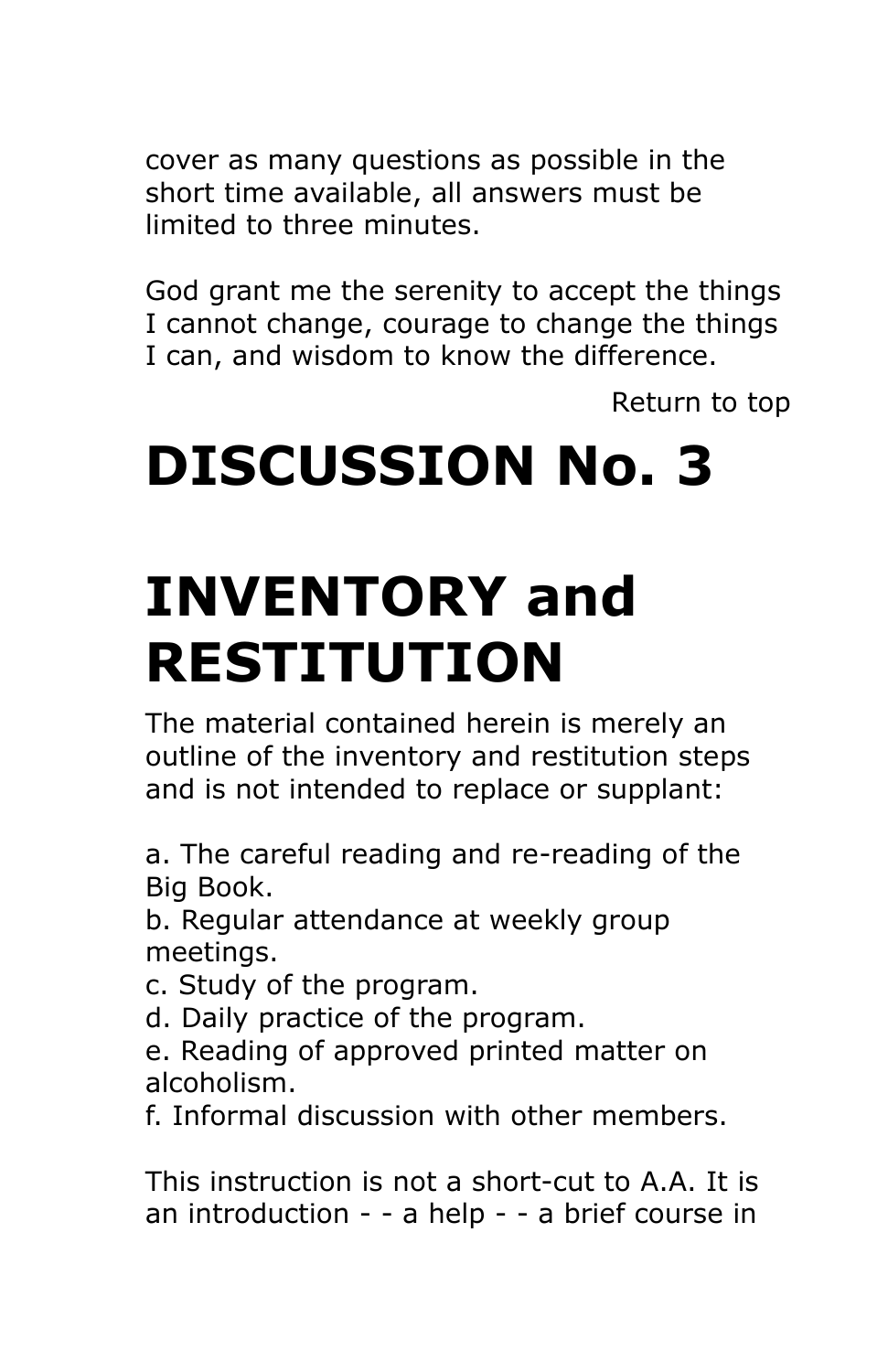fundamentals.

**This meeting covers Steps 4, 8, 9, 10.** We will take them in order.

**Step No. 4.** Made a searching and fearless moral inventory of ourselves.

The intent and purpose of this step is plain. All alcoholics have a definite need for a good selfanalysis - - a sort of self-appraisal. Other people have certainly analyzed us, appraised us, criticized us and even judged us. It might be a good idea to judge ourselves, calmly and honestly. We need inventory because:

Either our faults, weaknesses, defects of character, are the cause of our drinking, or our drinking has weakened our character and led us into all kinds of wrong action, wrong attitudes, wrong viewpoints. In either event we obviously need an inventory and the only kind of inventory to make is a good one. Moreover, the job is up to us. We created or we let develop all the anti-social actions that got us in the wrong. So we have got to work it out. We must make out a list of our faults and then we must do something about it.

The inventory must be four things:

1. It must be honest. Why waste time fooling ourselves with a phony list? We have fooled ourselves for years, we tried to fool others,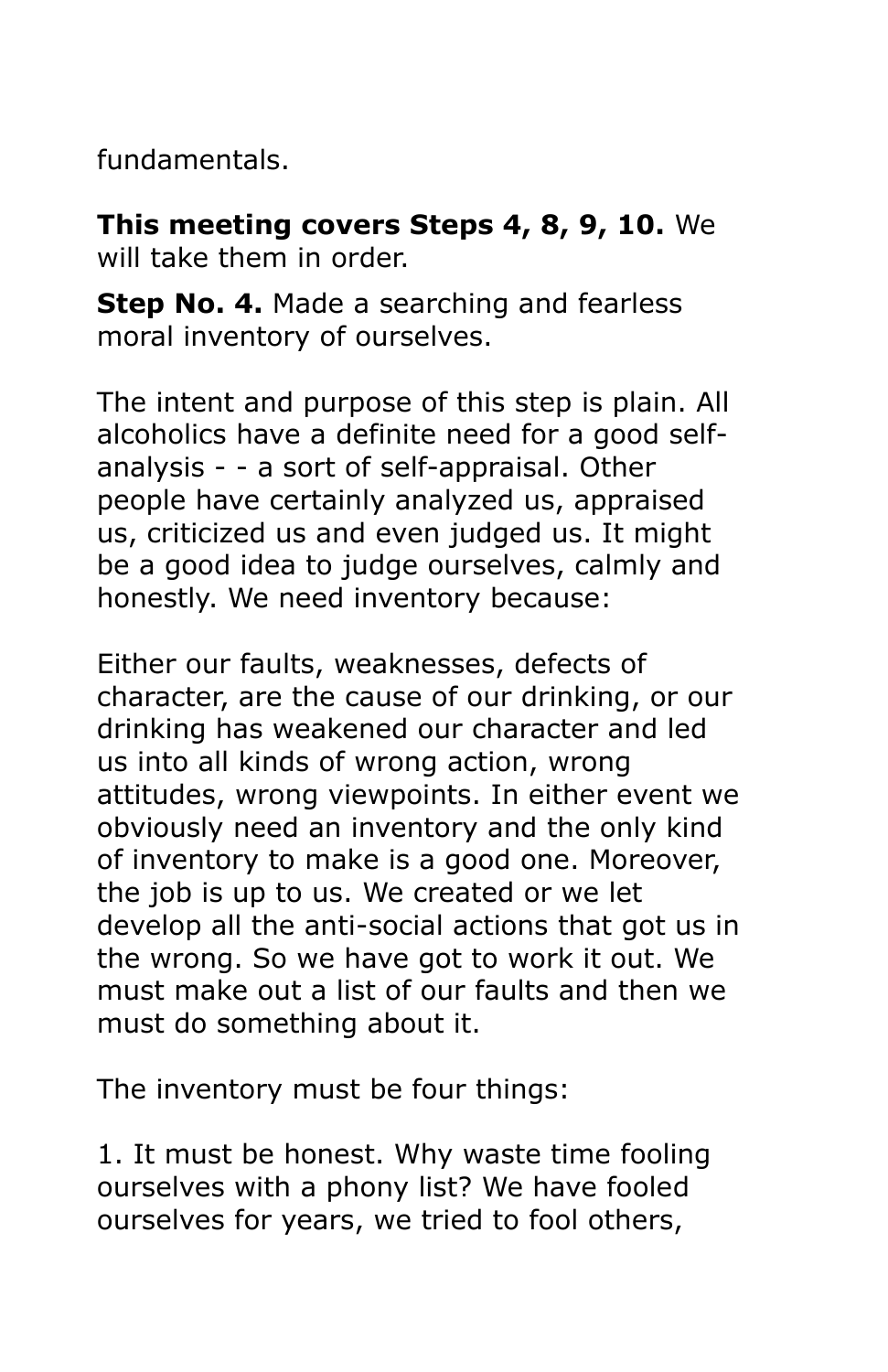and now is a good time to look ourselves squarely in the eye.

2. It must be searching. Why skip over a vital matter lightly and quickly? Our trouble is a grave mental disease, confused by screwy thinking. Therefore, we must search diligently and fearlessly to get at the truth of what is wrong with us - - just dig in and search.

3. It must be fearless. We must not be afraid we might find things in our heart, mind and soul that we will hate to discover. If we do find such things they may be the root of our trouble.

4. It must be a moral inventory. Some, in error, think the inventory is a lot of unpaid debts, plus a list of unmade apologies. Our trouble lies much deeper.

We will find the root of our trouble lies in Resentments, False Pride, Envy, Jealousy, Selfishness and many other things. Laziness is an important one. In other words we are making an inventory of our character: our attitude toward others, our very way of living.

We are not preparing a financial statement. We will pay our bills all right, because we cannot even begin to practice A.A. without honesty.

**Step No. 8.** Made a list of all persons we had harmed, and became willing to make amends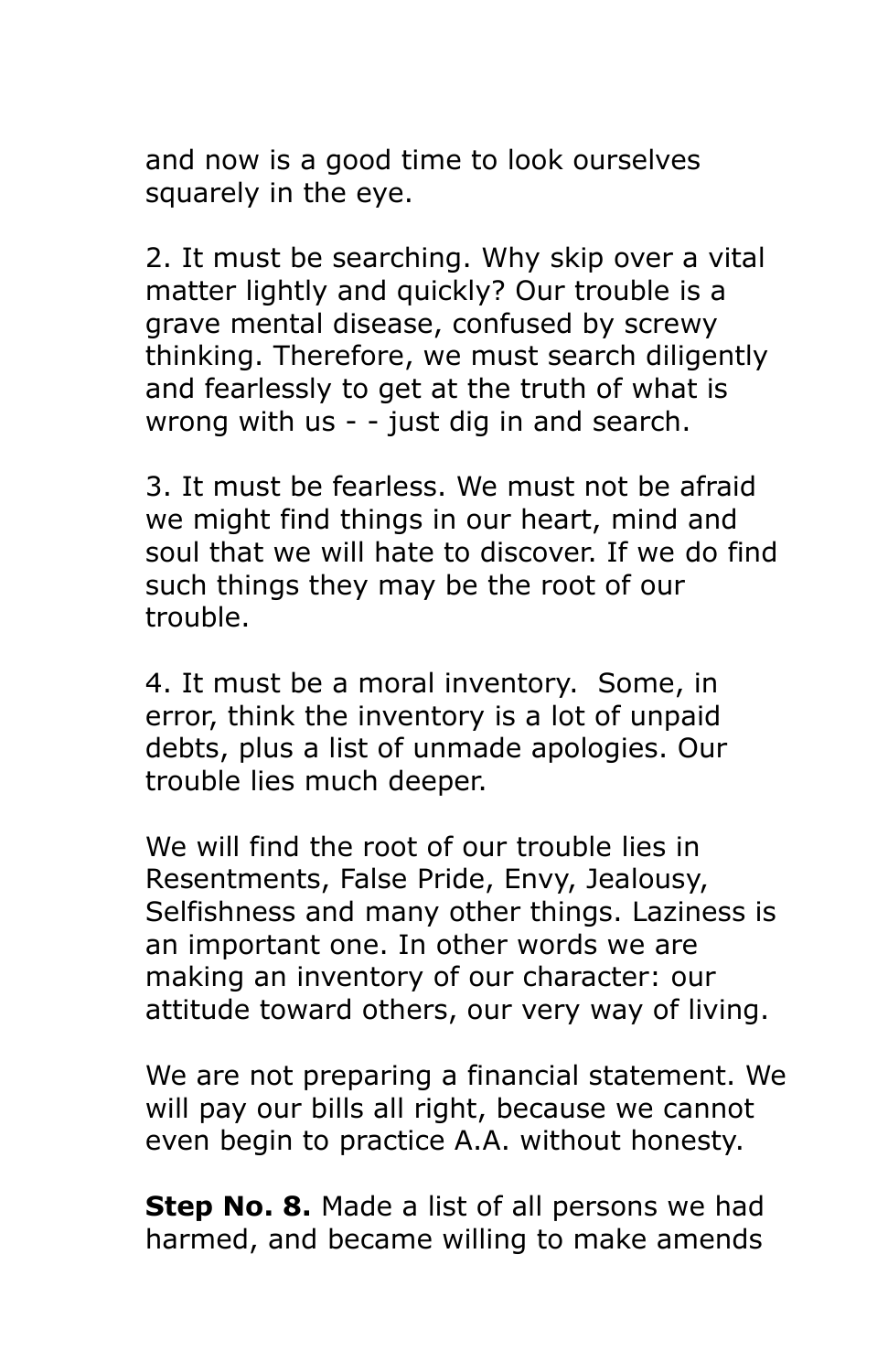to them all.

Under this step we will make a mental or written list of those we have harmed. We ask God to let his will be done, not our will, and ask for the strength and courage to become willing to forget resentments and false pride and make amends to those we have harmed. We must not do this step grudgingly, or as an unpleasant task to be rid of quickly. We must do it willingly, fairly, and humbly - - without condescension.

**Step No. 9.** Made direct amends to such people wherever possible, except when to do so would injure them or others.

This is where we make peace with ourselves by making peace with those we have hurt. The amends we make must be direct. We must pay in kind for the hurt we have done them.

If we have cheated we must make restitution.

If we have hurt their feelings we must ask forgiveness from them.

The list of harms done may be long but the list of amends is equally long. For every wrong we have done, there is a right we may do to compensate.

There is only one exception. We must develop a sense of justice, a spirit of fairness, an attitude of common sense. If our effort to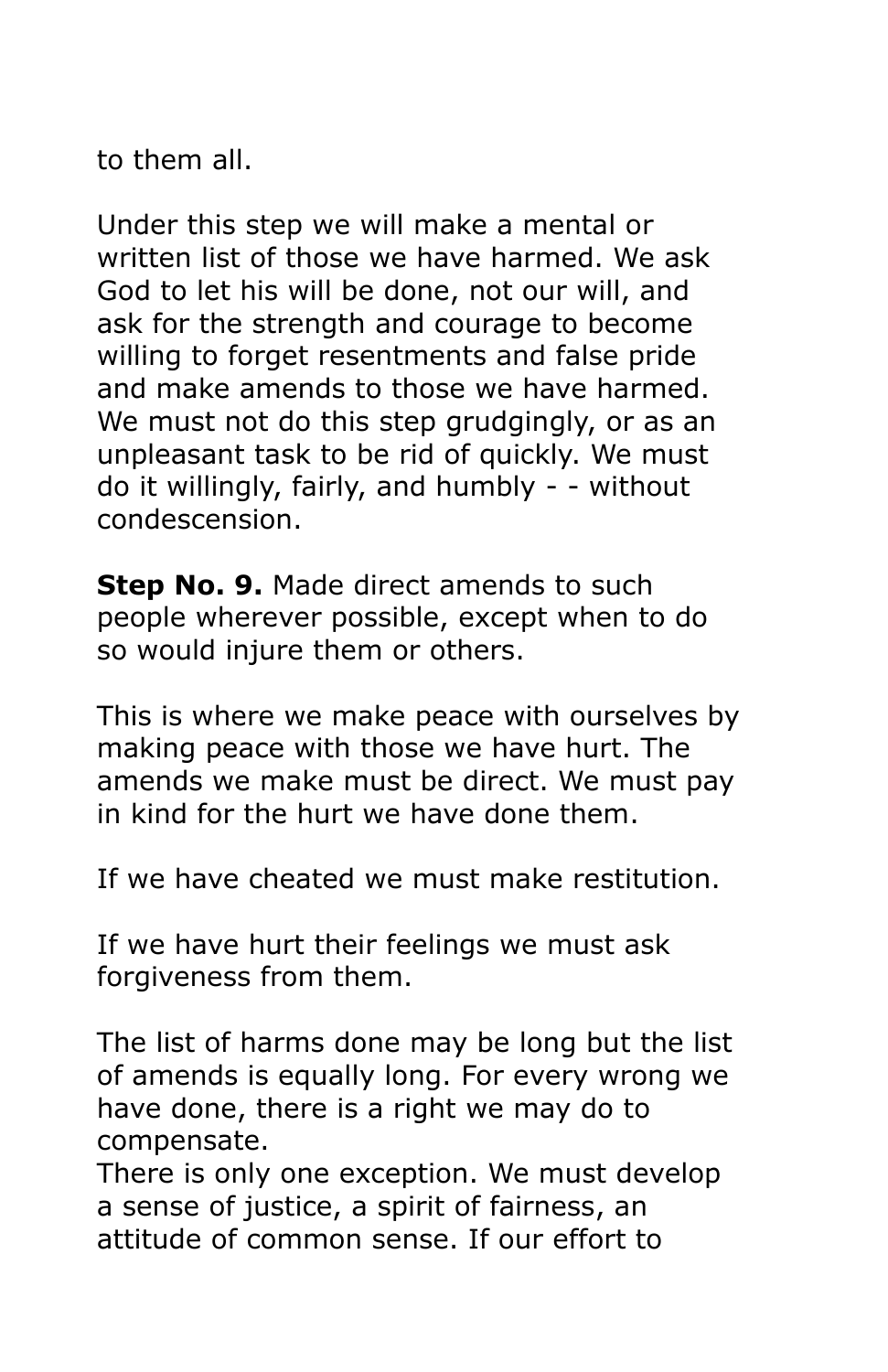make amends would create further harm or cause a scandal, we will have to skip the direct amends and clean the matter up under Step Five.

**Step No. 10.** Continued to take personal inventory and when we were wrong promptly admitted it.

----------------------------------------------------

----------------------------

In coming into A.A. we usually will have a pretty big inventory to work on, as in Steps Four, Eight, and Nine. But even after that, we will not be perfect. We have a long way to go. We will continue to make mistakes and will be inclined to do some more wrong thinking and wrong doing. So at intervals, we continue to take inventory. Here the purpose is to check on our progress. We certainly cannot be perfect, so the need for regular inventory is apparent. These inventories are personal. We confine the inventory to ourselves. We are the ones who need it. Never mind the other fellow! He too is probably troubled and will have to make his own inventory.

When we make these inventories, probably the best way to start is to go over (one by one) each of the twelve steps, and try to discover just what (in these steps) we are not following.

The businessman has to make a physical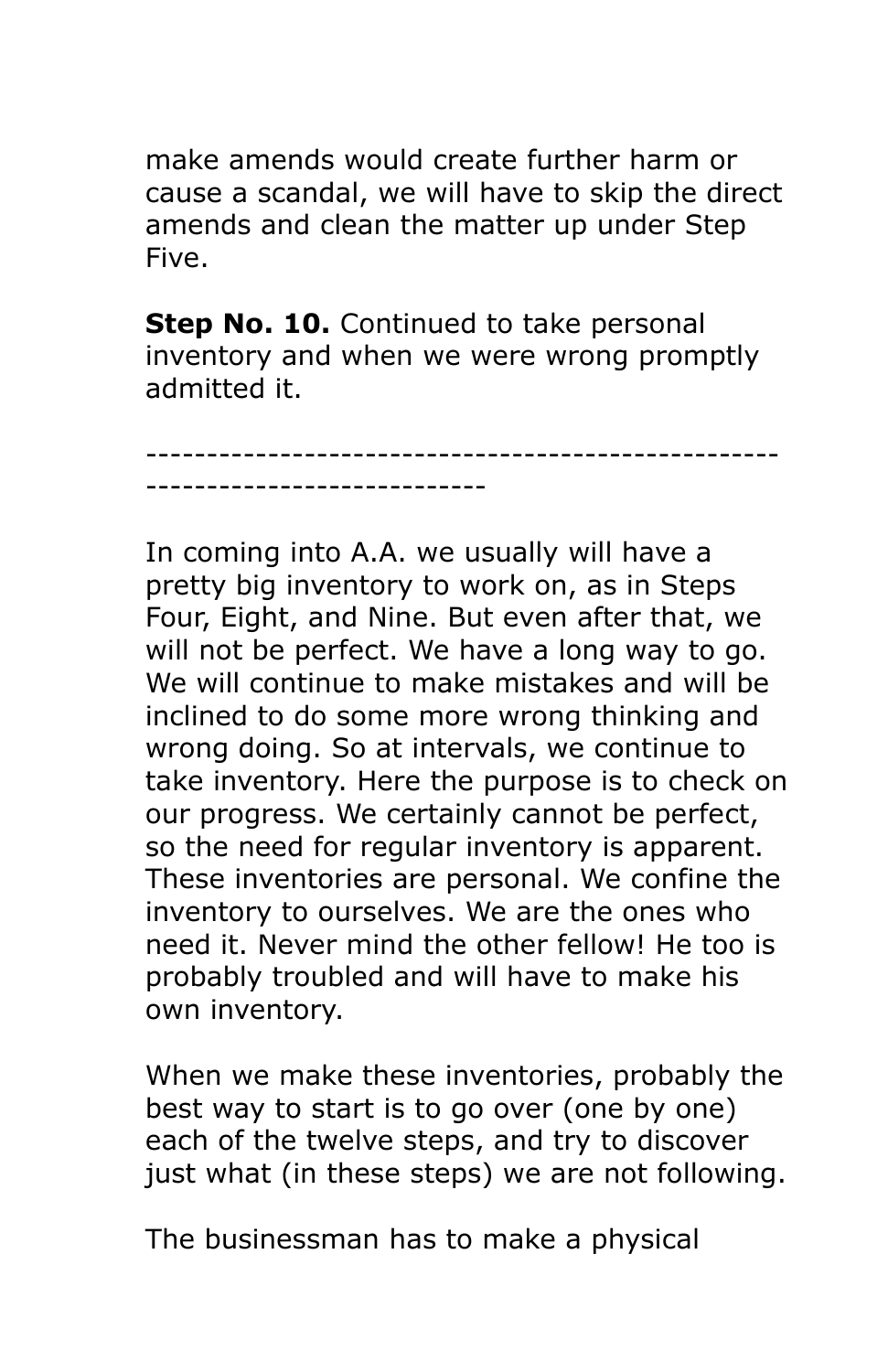inventory from time to time. We have to make a personal inventory of ourselves from time to time if we want to recover from a serious mental illness.

#### **Character Defects and Vices**

So much for the inventory steps - - now look at some of the things we would do well to cover in an inventory:

1. Selfishness - - the common vice of all alcoholics.

2. Egotism - - who is without some of it? Self-Importance, Mr. Big.

3. False Pride - - too big to admit a fault or an error.

4. Impatience - - the spoiled child in a grown man.

5. Resentments - - an alcoholic usually is sore at the whole world. Everybody is wrong!

6. Lack of common honesty - - usually fooling ourselves and trying to fool others.

- a. False pretense
- b. Sham
- c. Deceit
- d. Hate - the outgrowth of anger and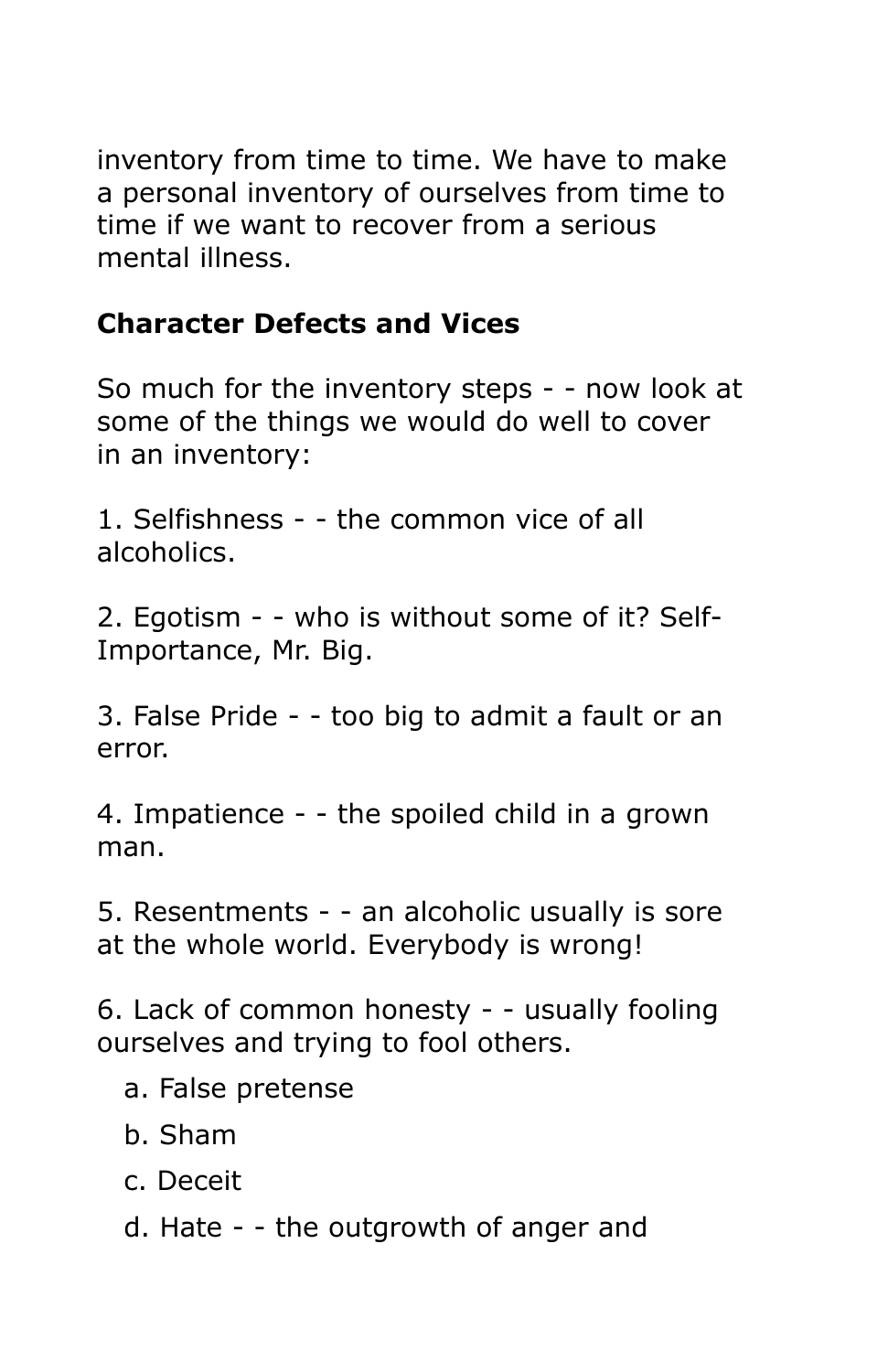resentment

 e. Jealousy - - just wanting what the other fellow worked to get.

 f. Envy - - a sure-fire cause of discontent and unhappiness.

g. Laziness - - just plain laziness.

h. And so on through a long list.

Conversely Our Inventory CouldShow a List of Virtues which we very definitely lack and should go to work on to develop such as:

a. Honesty

b. Simple Justice

c. Fairness

d. Generosity

e. Truthfulness

f. Modesty Humility

g. Honest Pride in work well done

h. Simplicity

i. Patience

j. Industry (go to work and really work)

k. And so on through a long list.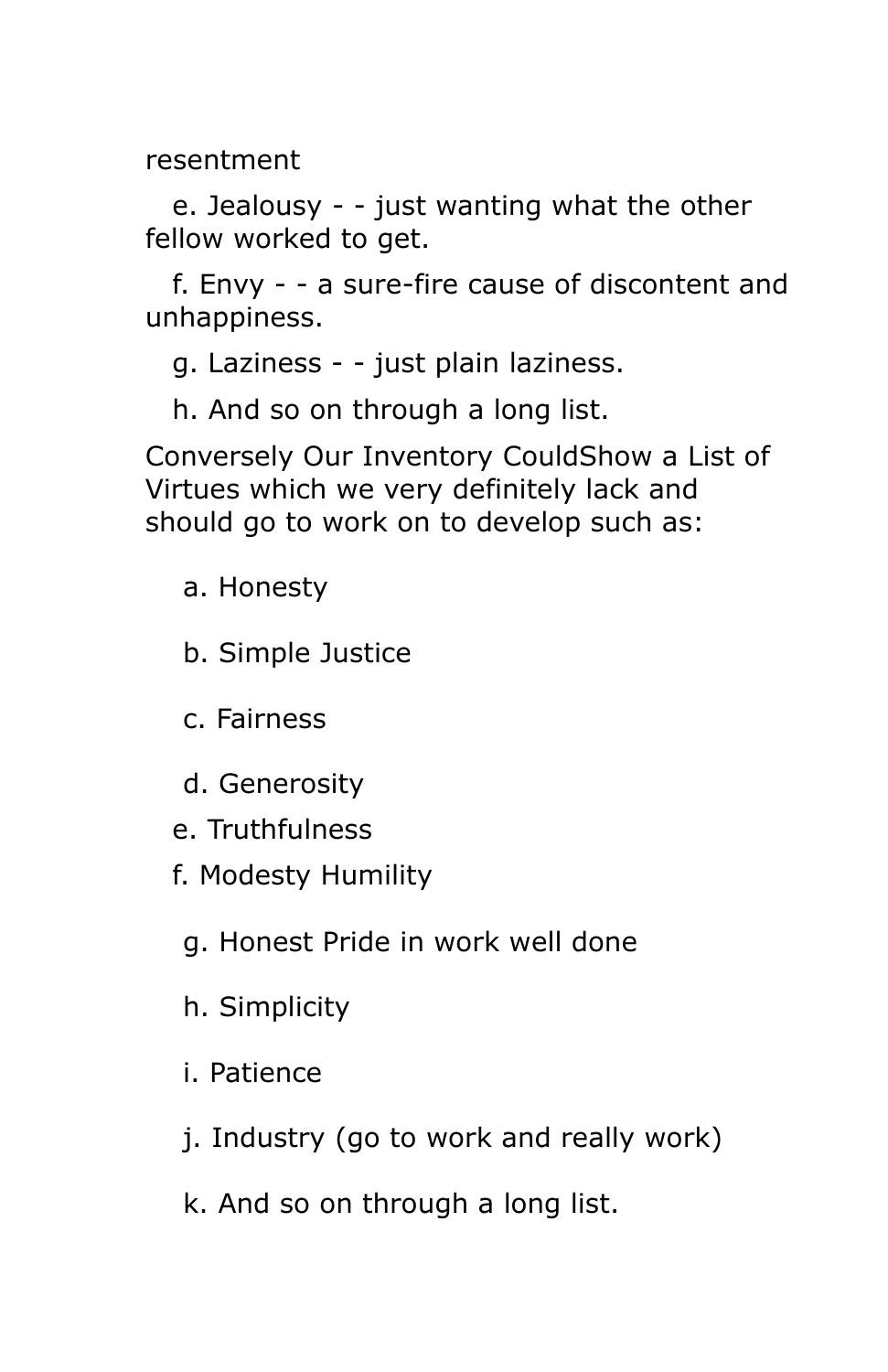Then Consider a Few Major Virtues

FAITH If we have lost faith we must work desperately hard to get it back. Ask God to give us faith in him, our fellow man, and ourselves.

HOPE If we have lost hope we are dead pigeons. Only those who have been cruelly hurt and in desperate need can know the wonderful sense of security that lies in hope for better things.

TRUST Since our own self-sufficient conduct of our own life has failed us, we must put our trust in God, who has never failed.

#### ASK QUESTIONS

No question pertaining to drinking, or stopping drinking, is silly or irrelevant. The matter is too serious. In A.A. we learn by question and answer. We learn by exchanging our thought and our experience with each other. Any question we ask may help someone else. To cover as many questions as possible in the short time available, all answers must be limited to three minutes.

HUMILITY A state of humility is very difficult to attain, but the goal is well worth the effort, considering the serenity that is achieved.

[Return to top](http://westbalto.a-1associates.com/INFO%20LIST/DetroitPamphmet.htm#THE_DETROIT_PAMPHLET)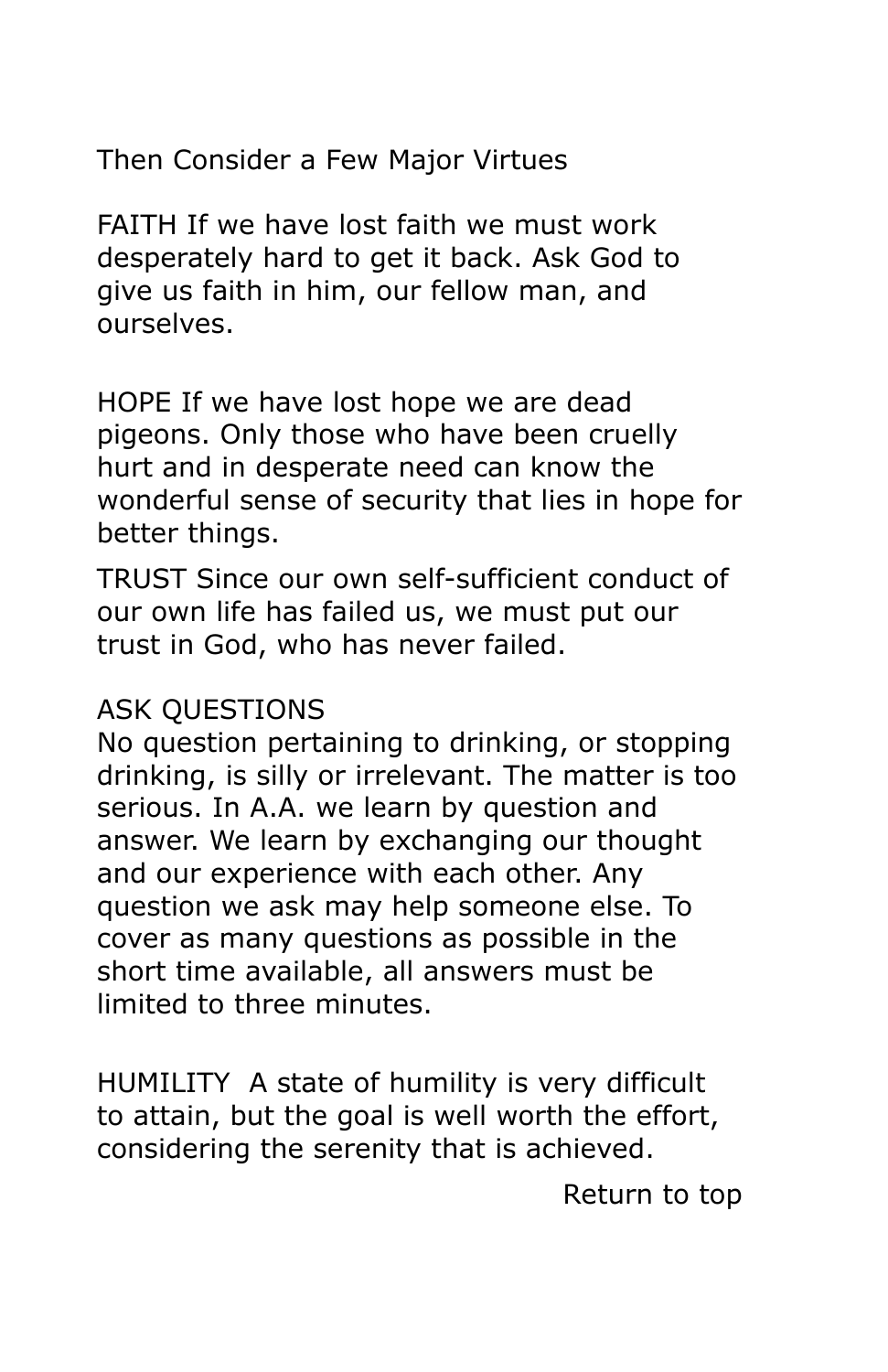## **DISCUSSION No. 4**

## **ACTIVE WORK**

The material contained herein is merely an outline of the active working step of the program and is not intended to replace or supplant:

a. The careful reading and re-reading of the Big Book.

b. Regular attendance at weekly group meetings.

c. Study of the program.

d. Daily practice of the program.

e. Reading of approved printed matter on alcoholism.

f. Informal discussion with other members.

This instruction is not a short-cut to A.A. It is an introduction - - a help - - a brief course in fundamentals.

#### **This meeting covers the Twelfth Step.**

**Step No. 12.** Having had a spiritual awakening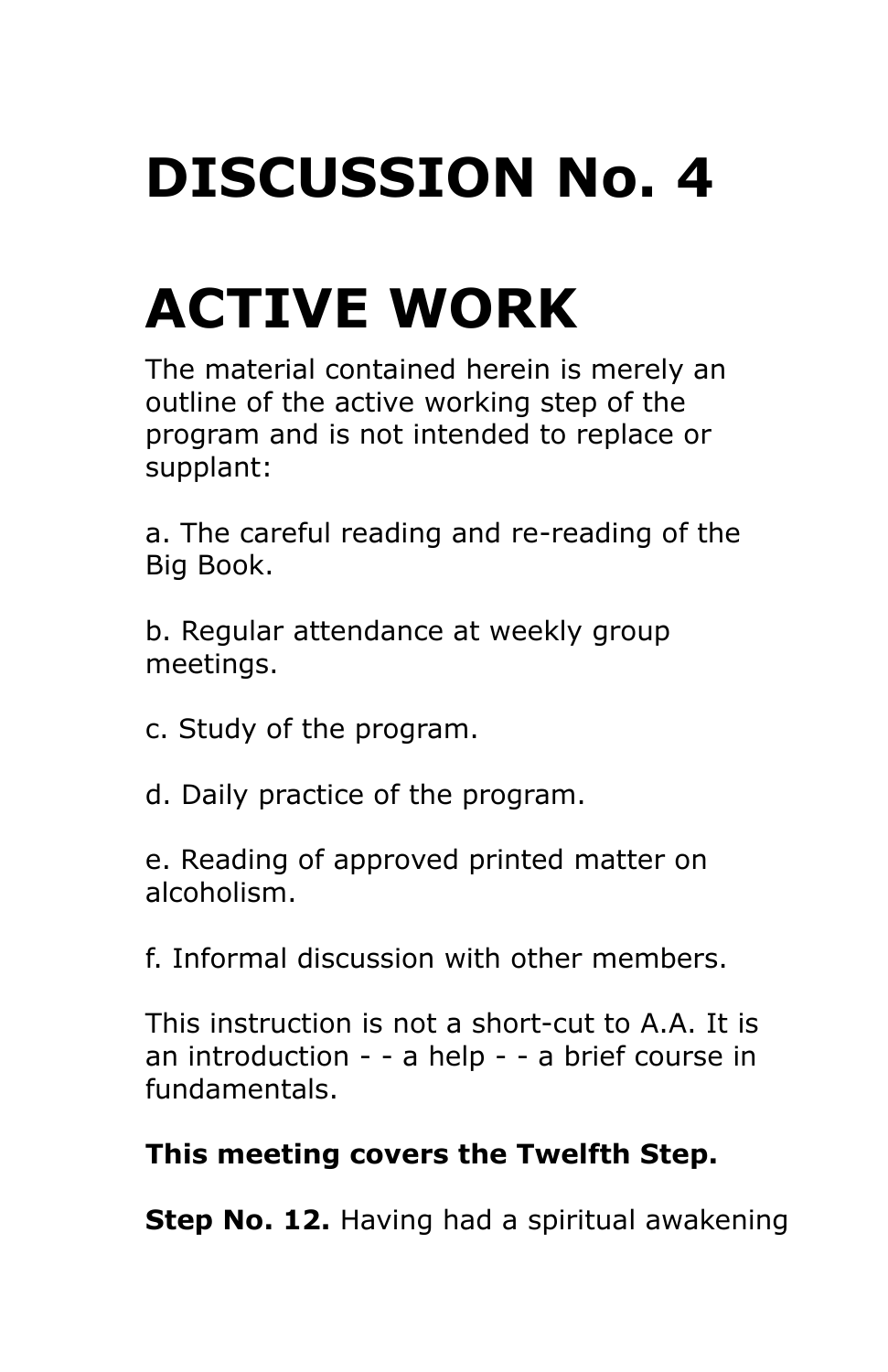as the result of these steps, we tried to carry this message to alcoholics, and to practice these principles in all our affairs.

This step logically separates into three parts:

#### **1. The Spiritual Experience**

The terms "spiritual experience" and "spiritual awakening" used here and in the book Alcoholics Anonymous mean (upon careful reading)

that the personality change sufficient to bring about recovery from alcoholism has manifested itself among us in many forms.

Do NOT get the impression that these personality changes or spiritual experiences must be in the nature of sudden and spectacular upheavals. Happily for everyone, this conclusion is erroneous. Among our rapidly growing membership of thousands of alcoholics such transformations, though frequent, are by no means the rule.

Most of our experiences are what psychologist William James calls "the educational variety" because they develop slowly over a period of time.

Quite often friends of the newcomer are aware of the difference long before he is himself. The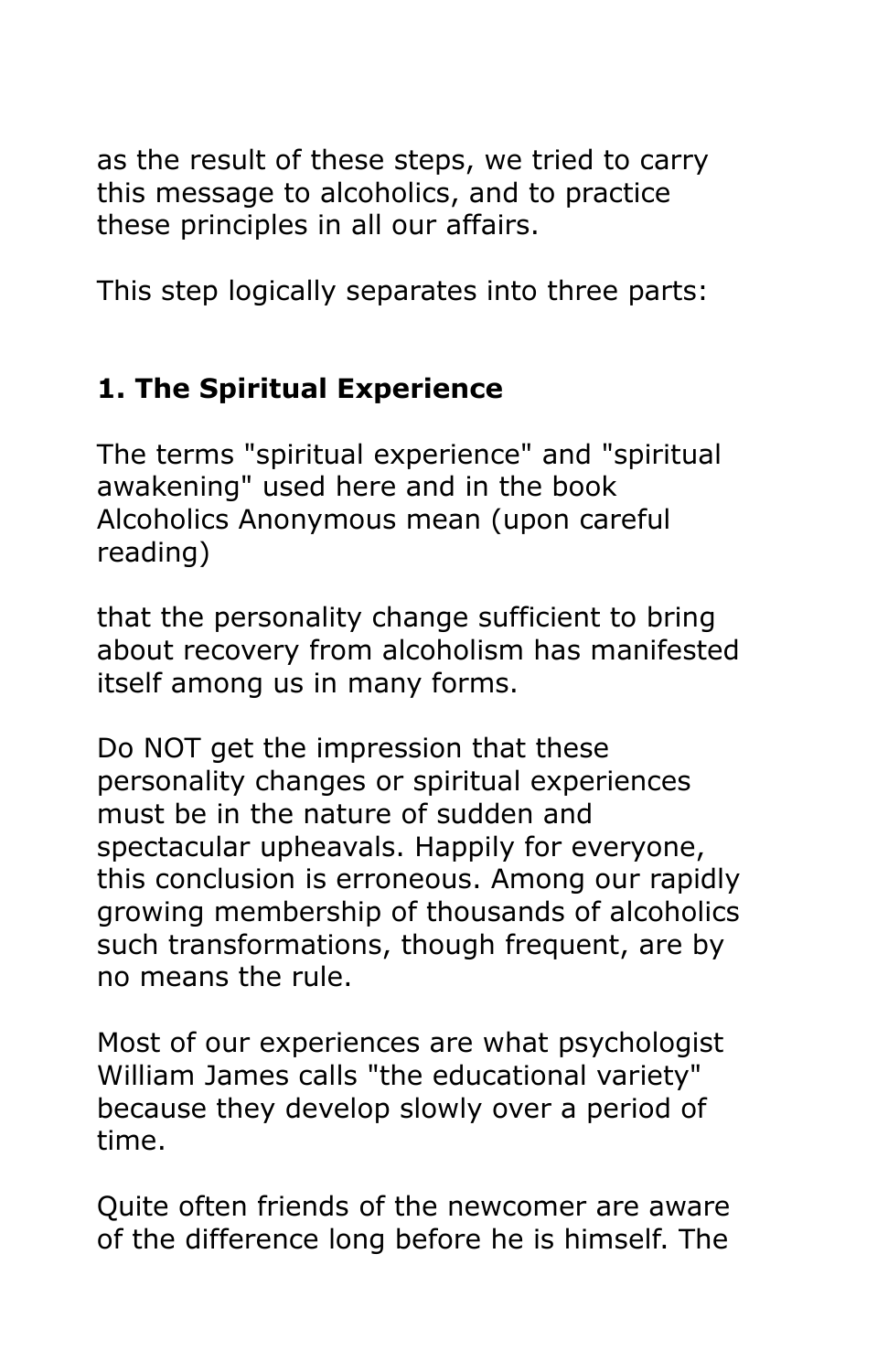new man gradually realizes that he has undergone a profound alteration in his reaction to life - - that such a change could hardly have been brought about by himself alone. What often takes place in a few months could seldom have been accomplished by years of selfdiscipline. With few exceptions our members find that they have tapped an unsuspected inner resource which they presently identify with their own conception of a Power greater than themselves.

Most emphatically we wish to say that any alcoholic capable of honestly facing his problem in the light of our experience can recover provided he does not close his mind to all spiritual concepts. He can only be defeated by an attitude of intolerance or belligerent denial.

We find that no one need have difficulty with the spiritual side of the program. Willingness, Honesty, and Open-Mindedness are the essentials of recovery. But these are indispensable.

#### **2. Carry the Message to Others**

This means exactly what it says. Carry the message actively. Bring it to the man who needs it. We do it in many ways:

By attending every meeting of our own group.

By making calls when asked.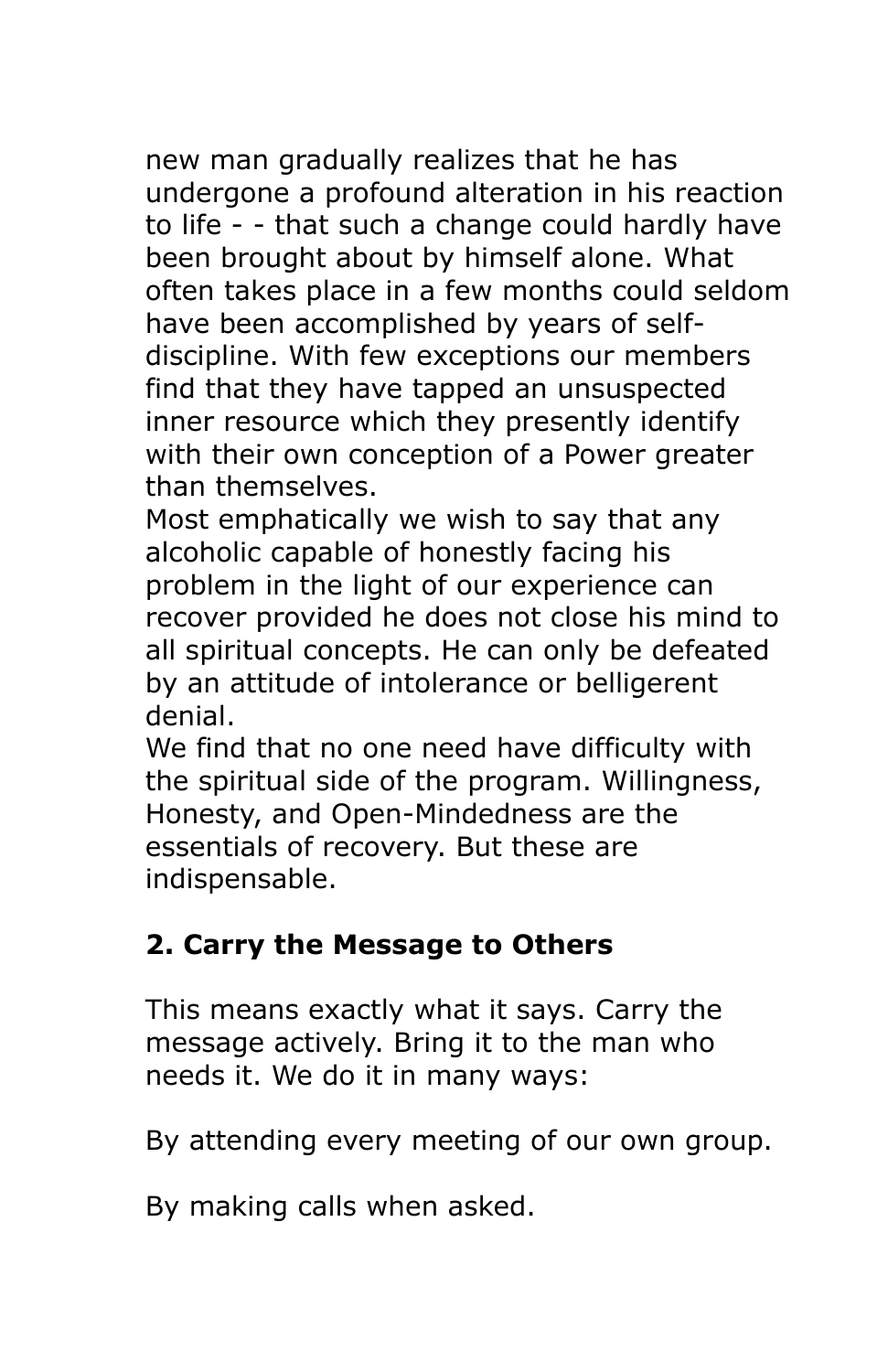By speaking at group meetings when asked.

By supporting our group financially to make group meetings possible.

By assisting at meetings when asked.

By setting a good example of complete sobriety.

By owning, and loaning to new men, our own copy of the Big A.A. Book.

By encouraging those who find the way difficult.

By serving as an officer or on group committees or special assignments when asked.

By doing all of the foregoing cheerfully and willingly.

We do any or all of the foregoing at some sacrifice to ourselves with definite thought of developing unselfishness in our own character.

#### **3. We Practice These Principles in All Our Affairs**

This last part of the Twelfth Step is the real purpose that all of the twelve steps lead to - a new way of life, a design for living. It shows how to live rightly, think rightly and to achieve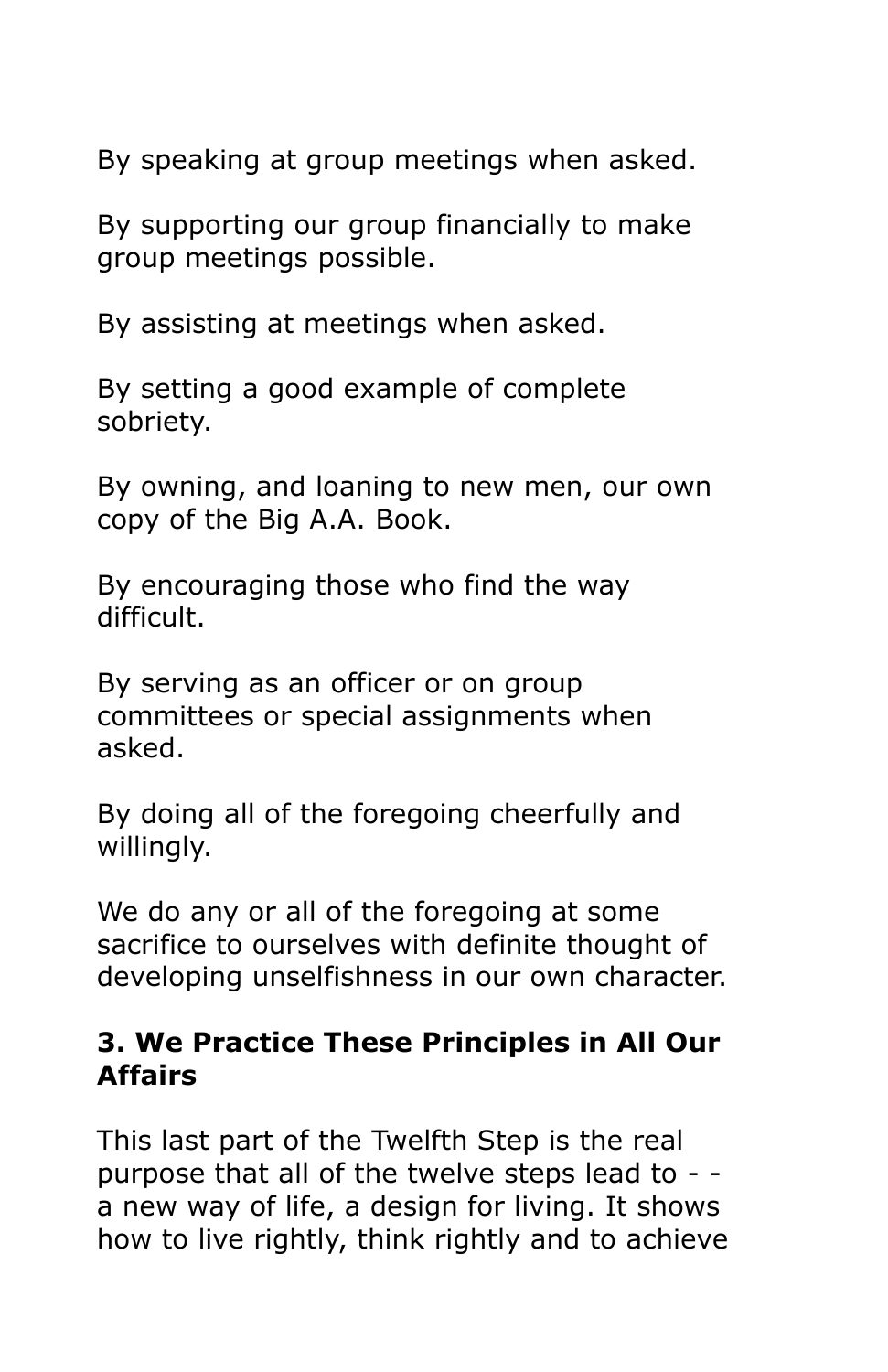happiness. How do we go about it?

We resolve to live our life one day at a time - just twenty-four hours.

We pray each day for guidance that day.

We pray each night - - thanks for that day.

We resolve to keep our heads and to forego any anger, no matter what situation arises.

We are patient.

We keep calm, relaxed.

**Now and most important:** whatever little ordinary situations as well as big situations arise, we look at them calmly and fairly, with an open mind, then act on them in exact accordance with the simple true principles that A.A. has taught and will teach us.

In other words, our sobriety is only a correction of our worst and most evident faults. Our living each day according to the principles of A.A. will also correct all of our other lesser faults and will gradually eliminate, one by one, all of the defects in our character that cause frictions, discontents, and unhappy rebellious moods that lead right back to our very chief fault of drinking.

ASK QUESTIONS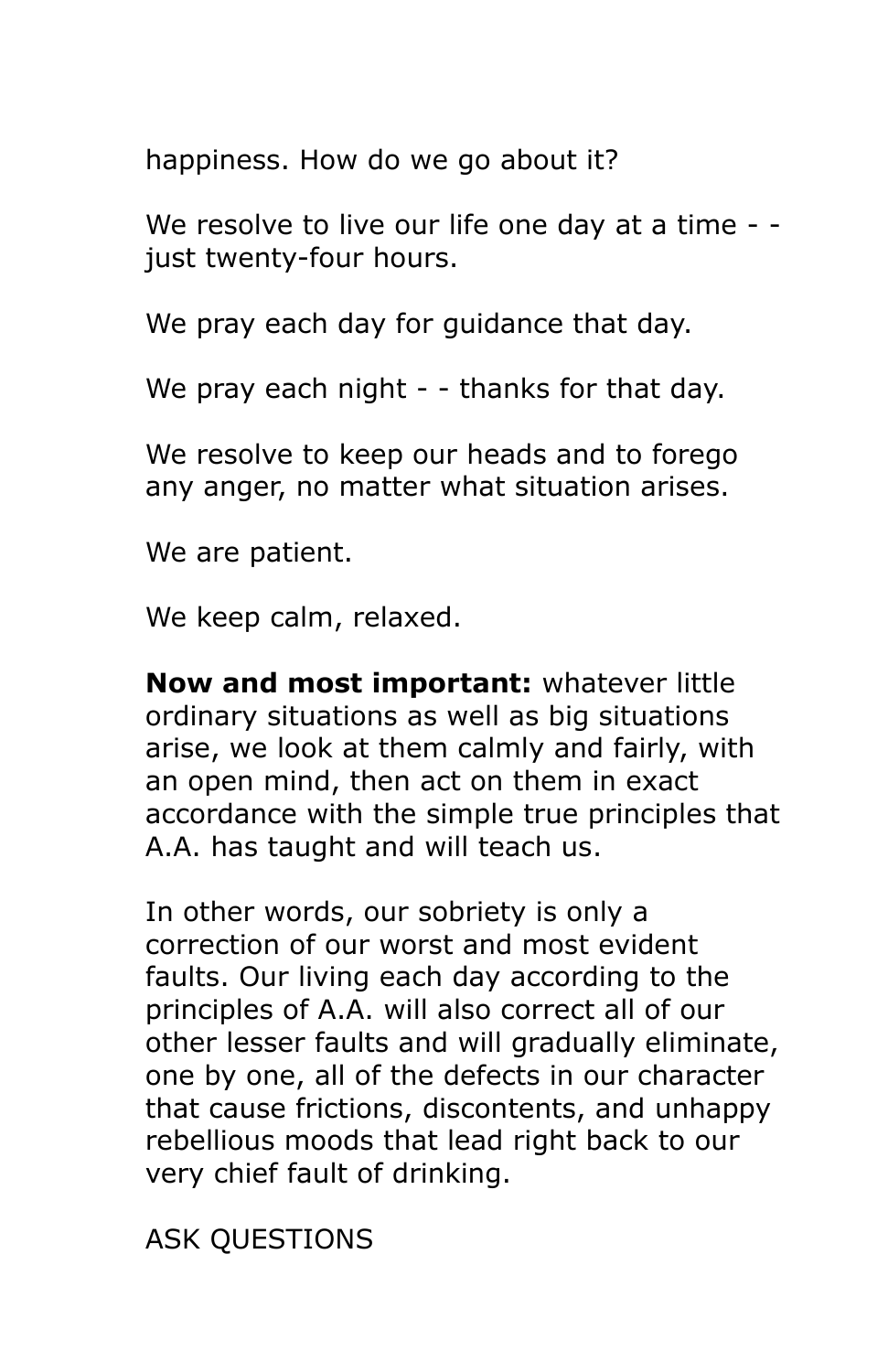No question pertaining to drinking, or stopping drinking, is silly or irrelevant. The matter is too serious. In A.A. we learn by question and answer. We learn by exchanging our thought and experience with each other. Any question we ask may help someone else. To cover as many questions as possible in the short time available, all answers must be limited to three minutes.

#### **Staying on the Beam**

Today most commercial flying is done on a radio beam. A directional beam is produced to guide the pilot to his destination, and as long as he keeps on this beam he knows that he is safe, even if he cannot see around him for fog, or get his bearings in any other way.

As soon as he gets off the beam in any direction he is in danger, and he immediately tries to get back on to the beam once more.

Those who believe in the All-ness of God, have a spiritual beam upon which to navigate on the voyage of life. As long as you have peace of mind and some sense of the Presence of God you are on the beam, and you are safe, even if outer things seem to be confused or even very dark; but as soon as you get off the beam you are in danger.

You are off the beam the moment you are angry or resentful or jealous or frightened or